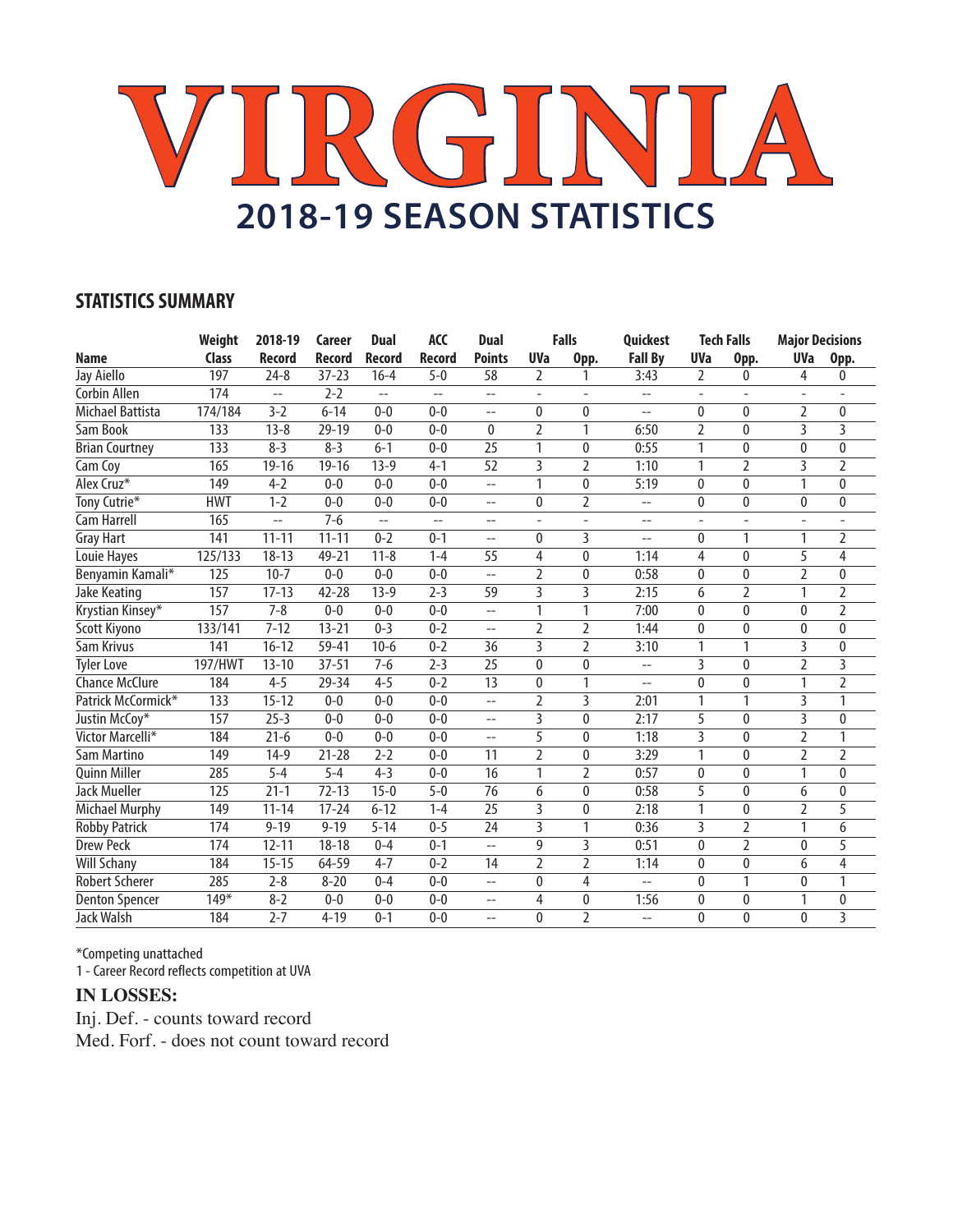## **2018-19 TEAM RESULTS**

#### **Dual Record: 12-10, ACC Record: 1-4**

| <b>DATE</b>        | <b>OPPONENT</b>                         | <b>RESULT</b>  |
|--------------------|-----------------------------------------|----------------|
| Nov. 3             | <b>INDIANA</b>                          | W, 25-12       |
| <b>Nov. 10</b>     | at JOURNEYMEN DUALS <sup>1</sup>        | All Day        |
|                    | vs. Ithaca College                      | W, 41-9        |
|                    | vs. #21Wyoming                          | $L, 9-21$      |
|                    | vs. #12 Nebraska                        | L, 15-21       |
|                    | vs. LIU Post                            | W, 47-3        |
| Nov. 30- Dec. 1    | at Cliff Keen Invitational <sup>2</sup> | 16th, 51.5 pts |
| <b>Dec. 7</b>      | <b>CENTRAL MICHIGAN</b>                 | W, 22-18       |
| Dec. 8             | <b>PRINCETON</b>                        | L, 15-28       |
| Dec. 20            | vs #6 Missouri <sup>3</sup>             | $L, 21-23$     |
| Dec. 29-30         | at SOUTH BEACH DUALS <sup>4</sup>       | All Day        |
|                    | vs. West Virgnia                        | W, 26-13       |
|                    | vs. #22 Utah Valley                     | W, 22-19       |
|                    | vs. SIU-Edwardsville                    | W, 29-12       |
|                    | vs. #21 Lehigh                          | L, 12-28       |
| Jan. 11-12         | at Virginia Duals <sup>5</sup>          | All Day        |
|                    | vs. #20 Lock Haven                      | W, 32-12       |
|                    | vs. #16 Arizona State                   | W, 23-16       |
|                    | vs. #13 Virginia Tech                   | $L, 5-37$      |
| Jan. 18            | at VMI                                  | W, 40-5        |
| <b>Jan. 20</b>     | <b>OHIO</b>                             | W, 29-9        |
| Jan. 26            | at #17 North Carolina*                  | L, 13-22       |
| Feb. 1             | #8 NC STATE*                            | L, 17-23       |
| Feb. 9             | <b>DUKE*</b>                            | W, 26-17       |
| Feb. 16            | at #14 Virginia Tech*                   | $L, 6-30$      |
| <b>Feb. 22</b>     | #15 PITTSBURGH*                         | L, 15-20       |
| March 9            | at ACC Championships <sup>6</sup>       | 6th, 27.5 pts  |
| <b>March 21-23</b> | at NCAA Championships <sup>7</sup>      | 23rd, 27.5 pts |

#### \*ACC duals; all home matches in CAPS

1 - Albany, New York 2 - Las Vegas, Nevada

- 3 Kansas City, Missouri 4 - Ft. Lauderdale, Florida
- 5 Hampton, Virginia
- 6 Blacksburg, Virginia
- 7 Pittsburgh, Pennsylvania
- NTS No Team Score

## **INDIVIDUAL RESULTS**

| JAY AIELLO · RS-Sophomore · 197 · Record: 24-8 · Duals: 16-4 · ACC Duals: 5-0                           |               |                   |                     |
|---------------------------------------------------------------------------------------------------------|---------------|-------------------|---------------------|
| Wt. Opponent (School)                                                                                   | <b>Result</b> | Score/Time        | <b>Overall/Dual</b> |
| $11/3 - INDIANA$                                                                                        |               |                   |                     |
| 197 Jake Kleimola (IU)                                                                                  | W             | Dec., 4-3         | $1 - 0/1 - 0$       |
| 11/10 - at Journeymen Duals (Ithaca College, #21 Wyoming, #12 Nebraska, LIU Post)                       |               |                   |                     |
| 197 Cale Davidson (Wyoming)                                                                             | L             | Dec., 6-2         | $1 - 1/1 - 1$       |
| 197 No. 18 Eric Schultz (Nebraska)                                                                      | W             | Dec., 7-5         | $2 - 1/2 - 1$       |
| 11/30 - 12/1 - at Cliff Keen Las Vegas Invitational - Third Place Finish                                |               |                   |                     |
| 197 Dylan Anderson (Minnesota)                                                                          | W             | MD, 14-6          | $3 - 1/2 - 1$       |
| 197 No. 8 Nathan Traxler (Stanford)                                                                     | W             | Dec., 5-4         | $4 - 1/2 - 1$       |
| 197 Eric Schultz (Nebraska)                                                                             | L             | Dec., 3-2         | $4 - 2/2 - 1$       |
| 197 Sawyer Root (Citadel)                                                                               | W             | Dec., 9-6         | $5 - 2/2 - 1$       |
| 197 No. 14 Tom Sleigh (Va. Tech)                                                                        | W             | MD, 9-1           | $6 - 2/2 - 1$       |
| 197 No. 13 Christian Brunner (Purdue)                                                                   | W             | Dec., 9-5         | $7 - 2/2 - 1$       |
| 197 No. 8 Nathan Traxler (Stanford)                                                                     | W             | Dec., 4-2         | $8 - 2/2 - 1$       |
| 12/7 - CENTRAL MICHIGAN                                                                                 |               |                   |                     |
| 197 Landon Pelham (CMU)                                                                                 | W             | Dec., 9-4         | $9 - 2/3 - 1$       |
| 12/8 - PRINCETON                                                                                        |               |                   |                     |
| 197 No. 5 Patrick Brucki (PU)                                                                           | L             | Fall, 1:05        | $9 - 3/3 - 2$       |
| 12/20 - vs. #6 Missouri (in Kansas City)                                                                |               |                   |                     |
| 197 Wyatt Koelling (MU)                                                                                 | W             | Dec., 11-9 (sv-1) | $10-3/4-2$          |
| 12/29-30 - at South Beach Duals (West Virginia, #22 Utah Valley, SIUE, #21 Lehigh)                      |               |                   |                     |
| 197 Noah Adams (WVU)                                                                                    | W             | Dec., 9-5         | $11 - 3/5 - 2$      |
| 197 No. 13 Tanner Orndorff (UVU)                                                                        | W             | Dec., 8-6 (sv-1)  | $12 - 3/6 - 2$      |
| 197 Christian Dulaney (SIUE)                                                                            | W             | Dec., 10-4        | $13 - 3/7 - 2$      |
| 197 Kyle Gentile (LU)                                                                                   | L             | Dec., 12-11       | $13 - 4/7 - 3$      |
| 1/11-12 - at Virginia Duals (#20 Lock Haven, #16 Arizona State, #13 Virginia Tech)                      |               |                   |                     |
| 197 Blake Reynolds (LH)                                                                                 | W             | MD, 11-2          | $14 - 4/8 - 3$      |
| 197 Austyn Harris (ASU)                                                                                 | W             | Fall, 3:43        | $15 - 4/9 - 3$      |
| 197 No. 9 Tom Sleigh (VT)                                                                               | L             | Dec., 7-3         | $15 - 5/9 - 4$      |
| $1/18 - at$ VMI                                                                                         |               |                   |                     |
| 197 Chris Beck (VMI)                                                                                    | W             | MD, 11-3          | $16 - 5/10 - 4$     |
| $1/20 - 0$ HIO                                                                                          |               |                   |                     |
| 197 Aaron Naples (Ohio)                                                                                 | W             | MD, 17-6          | $17 - 5/11 - 4$     |
| 1/26 - at #17 North Carolina                                                                            |               |                   |                     |
| 197 Brandon Whitman (UNC)                                                                               | W             | Dec., 7-2         | $18 - 5/12 - 4$     |
| $2/1 - #8$ NC STATE                                                                                     |               |                   |                     |
| 197 No. 20 Malik McDonald (NCSU)                                                                        | W             | Fall, 6:53        | $19 - 5/13 - 4$     |
| $2/9 - DUKE$                                                                                            |               |                   |                     |
| 197 Alec Schenk (Duke)                                                                                  | W             | MD, 12-3          | $20 - 5/14 - 4$     |
| 2/16 - at #14 Virginia Tech                                                                             |               |                   |                     |
| 197 Brooks Wilding (Va. Tech)                                                                           | W             | Dec., 14-7        | $21 - 5/15 - 4$     |
| 2/16 - #15 PITTSBURGH                                                                                   |               |                   |                     |
| 197 Kellan Stout                                                                                        | W             | Dec., 3-1         | $22 - 5/16 - 4$     |
| 3/9 - at ACC Championships                                                                              |               |                   |                     |
| 197 No. 5 seed Alec Schenk (Duke)                                                                       | W             | Dec., 7-5         | $23 - 5/16 - 4$     |
| 197 No. 3 seed Malik McDonald (NCSU)                                                                    | L             | Dec., 13-6        | $23 - 6/16 - 4$     |
| 3/21-23 - at NCAA Championships                                                                         |               |                   |                     |
| 197 No. 26 seed Anthony McLaughlin (AF)                                                                 | W             | Dec., 7-2         | $24 - 6/16 - 4$     |
| 197 No. 10 seed Tom Sleigh (Va. Tech)                                                                   | L             | Dec., 9-8         | $24 - 7/16 - 4$     |
| No. 9 seed Benjamin Honis (Cornell)<br>197                                                              | L             | Dec., 9-7 (sv-1)  | $24 - 8/16 - 4$     |
|                                                                                                         |               |                   |                     |
| MICHAEL BATTISTA · Sophomore · 184 · Record: 3-2 · Duals: 0-0 · ACC Duals: 0-0<br>Wt. Opponent (School) | <b>Result</b> | Score/Time        | <b>Overall/Dual</b> |
| 2/23 - at National Collegiate Open                                                                      |               |                   |                     |
| 184 Joe Franzese (Columbia)                                                                             | W             | Dec., 9-4         | $1 - 0/0 - 0$       |
| 184 Garrett Niel (Air Force Prep)                                                                       | W             | MD, 15-4          | $2 - 0/0 - 0$       |
| 184 Trent Hidlay (NC State)                                                                             | L             | Dec., 12-5        | $2 - 1/0 - 0$       |
| 184 Garret Strang (Cal Baptisti)                                                                        | Г             | Dec., 7-6         | $2 - 2/0 - 0$       |
| 184 Connor Doyle (Navy)                                                                                 | W             | MD, 10-2          | $3 - 2/0 - 0$       |
|                                                                                                         |               |                   |                     |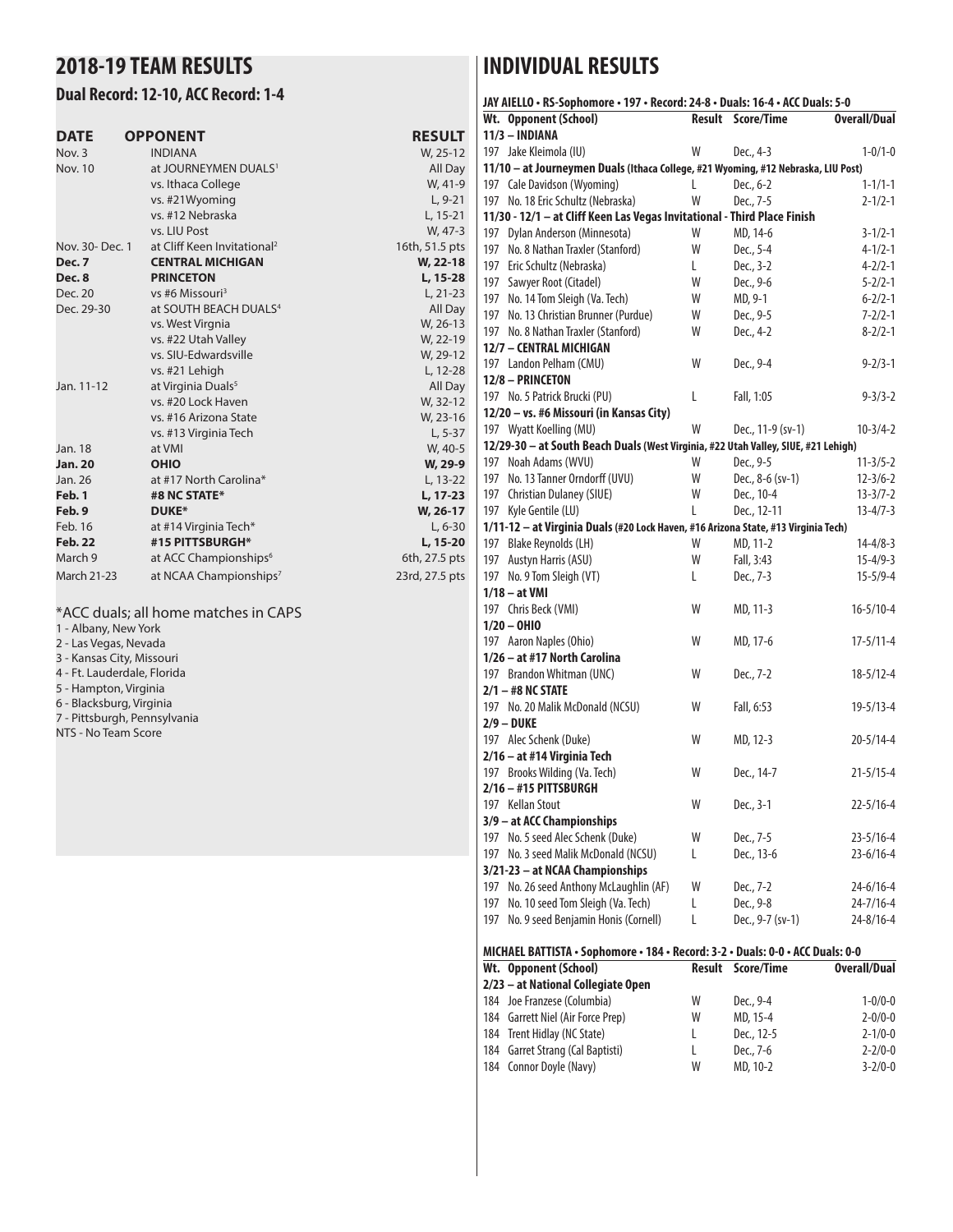| SAM BOOK · Sophomore · 133 · Record: 13-8 · Duals: 0-0 · ACC Duals: 0-0           |   |                          |                     |     | CAM COY . RS-Freshman . 165 . Record: 19-16 . Duals: 13-9 . ACC Duals: 4-1         |    |                          |                     |
|-----------------------------------------------------------------------------------|---|--------------------------|---------------------|-----|------------------------------------------------------------------------------------|----|--------------------------|---------------------|
| Wt. Opponent (School)                                                             |   | Result Score/Time        | <b>Overall/Dual</b> |     | Wt. Opponent (School)                                                              |    | Result Score/Time        | <b>Overall/Dual</b> |
| 11/4 - Hokie Open                                                                 |   |                          |                     |     | $11/3$ - Indiana                                                                   |    |                          |                     |
| 133 Matthew Schmitt (W. Va.)                                                      | L | MD, 16-6                 | $0 - 1/0 - 0$       |     | 165 No. 18 Bryce Martin (IU)                                                       | W  | Dec., 4-2                | $1 - 0/1 - 0$       |
| 133 Joey Ballantyne (UNC-Pembroke)                                                | W | TF, 16-0 (5:00)          | $1 - 1/0 - 0$       |     | 11/10 - at Journeymen Duals (Ithaca College, #21 Wyoming, #12 Nebraska, LIU Post)  |    |                          |                     |
| 133 James Szymanski (UNC)                                                         | L | MD, 15-7                 | $1 - 2/0 - 0$       |     | 165 Austin Whitney (Ithaca)                                                        | W  | Fall, 3:10               | $2 - 0/2 - 0$       |
| 11/18 - at Wolfpack Open                                                          |   |                          |                     |     | 165 No. 11 Branson Ashworth (Wyoming)                                              | L  | Dec., 6-1                | $2 - 1/2 - 1$       |
| 133 Jake Rotunda (Citadel)                                                        | L | Dec., 9-7                | $1 - 3/0 - 0$       |     | 165 No. 9 Isaiah White (Nebraska)                                                  | L  | Dec., 7-3                | $2 - 2/2 - 2$       |
| 133 Brandon Bright (Gardner-Webb)                                                 | W | Dec., 8-6                | $2 - 3/0 - 0$       |     | 165 Kenny Cooper (LIU-Post)                                                        | W  | Fall, 1:10               | $3 - 2/3 - 2$       |
| 133 Majid Corbett (Limestone College)                                             | L | Dec., 2-1                | $2 - 4/0 - 0$       |     | 11/25 - at Mat Town Open - 2nd Place Finish                                        |    |                          |                     |
| 11/18 - at Patriots Open - 3rd Place Finish                                       |   |                          |                     |     | 165 Sammy Cokeley (Finger Lakes Prep)                                              | W  | MD, 11-2                 | $4 - 2/3 - 2$       |
| 133 Josh Terao (American)                                                         | L | Fall, 5:52               | $2 - 5/0 - 0$       |     | 165 Max Elling (Columbia)                                                          | W  | Dec., 12-6               | $5 - 2/3 - 2$       |
| 133 Hunter Graf (Va. Tech)                                                        | W | Dec., 9-2                | $3 - 5/0 - 0$       |     | 165 Laurence Kosoy (Columbia)                                                      | L  | Fall, 4:05               | $5 - 3/3 - 2$       |
| 133 Luke Ecklof (Rutgers)                                                         | W | Fall, 6:50               | $4 - 5/0 - 0$       |     | 11/30 - 12/1 - at Cliff Keen Las Vegas Invitational                                |    |                          |                     |
| 133 Brandon Loperfido (Lock Haven)                                                | W | Dec., 6-5                | $5 - 5/0 - 0$       |     | 165 Carson Brolsma (Minnesota)                                                     | W  | Dec., 7-0                | $6 - 3/3 - 2$       |
| 133 Mel Ortiz (George Mason)                                                      | W | Dec., 6-4                | $6 - 5/0 - 0$       |     | 165 No. 13 Connor Flynn (Missouri)                                                 | L  | TF, 15-0 (6:29)          | $6 - 4/3 - 2$       |
| 1/5 - at Franklin & Marshall Open                                                 |   |                          |                     |     | 165 Dazjon Casto (Citadel)                                                         | W  | Dec., 9-2                | $7 - 4/3 - 2$       |
| 133 Mike Simonetti (F&M)                                                          | W | MD, 10-1                 | $7 - 5/0 - 0$       |     | 165 Jacob Wright (Fresno State)                                                    | W  | Dec., 8-5                | $8-4/3-2$           |
| 133 Lukus Stricker (Harvard)                                                      | L | Dec., 4-2                | $7 - 6/0 - 0$       |     | 165 No. 12 Joey Gunther (Illinois)                                                 | L  | Dec., 3-1 (sv-1)         | $8 - 5/3 - 2$       |
| 133 Robbie Hazard (Kutztown)                                                      | W | TF, 17-1                 | $8 - 6/0 - 0$       |     | 12/7 - CENTRAL MICHIGAN                                                            |    |                          |                     |
| 133 Steven Simpson (Old Dominion)                                                 | W | MD, 18-6                 | $9 - 6/0 - 0$       |     | 165 Bret Fedewa (CMU)                                                              | W  | Fall, 1:37               | $9 - 5/4 - 2$       |
| 133 Lukus Stricker (Harvard)                                                      | L | TF, 15-0                 | $9 - 7/0 - 0$       |     | 12/8 - PRINCETON                                                                   |    |                          |                     |
| 2/23 - at National Collegiate Open - 5th Place Finish                             |   |                          |                     |     | 165 Dale Tiongson (PU)                                                             | W  | Dec., 8-3                | $10 - 5/5 - 2$      |
| 133 Anthony Sciotto (Navy)                                                        | W | MD, 13-2                 | $10 - 7/0 - 0$      |     | 12/20 - vs. #6 Missouri (in Kansas City)                                           |    |                          |                     |
| 133 Andrew Wert (Army Prep)                                                       | W | Fall, 6:55               | $11 - 7/0 - 0$      |     | 165 Luke Fortuna (MU)                                                              | W  | Dec., 6-1                | $11 - 5/6 - 2$      |
| 133 Tucker Siomenling (Nebraska)                                                  | L | Dec., 9-7                | $11 - 8/0 - 0$      |     | 12/29-30 - at South Beach Duals (West Virginia, #22 Utah Valley, SIUE, #21 Lehigh) |    |                          |                     |
|                                                                                   |   |                          | $11-9/0-0$          |     |                                                                                    |    | Dec., 9-2                |                     |
| 133 Jarrett Trombley (NC State)                                                   | L | MD, 13-3                 |                     |     | 165 Nick Kiussis (WVU)                                                             |    |                          | $11-6/6-3$          |
| 133 Cole Manley (Lock Haven)                                                      | W | <b>Medical Forfeit</b>   | $12 - 9/0 - 0$      |     | 165 No. 11 Demetrius Romero (UVU)                                                  | L  | Dec., 6-4                | $11 - 7/6 - 4$      |
|                                                                                   |   |                          |                     |     | 165 Nate Higgins (SIUE)                                                            | W  | MD, 8-0                  | $12 - 7/7 - 4$      |
| BRIAN COURTNEY · RS-Freshman · 133 · Record: 8-3 · Duals: 6-1 · ACC Duals: 0-0    |   |                          |                     |     | 165 Gordon Wolf (LU)                                                               | L  | TF, 18-2                 | $12 - 8/7 - 5$      |
| Wt. Opponent (School)                                                             |   | <b>Result Score/Time</b> | <b>Overall/Dual</b> |     | 1/11-12 - at Virginia Duals (#20 Lock Haven, #16 Arizona State, #13 Virginia Tech) |    |                          |                     |
| $11/3$ - Indiana                                                                  |   |                          |                     |     | 165 No. 4 Chance Marsteller (LH)                                                   | L  | Dec., 4-3 (TB-1)         | $12 - 9/7 - 6$      |
| 133 Garrett Pepple (IU)                                                           | W | Dec., 4-2                | $1 - 0/1 - 0$       |     | 165 No. 5 Josh Shields (ASU)                                                       | L  | Dec., 6-2                | $12 - 10/7 - 7$     |
| 11/10 - at Journeymen Duals (Ithaca College, #21 Wyoming, #12 Nebraska, LIU Post) |   |                          |                     |     | 165 No. 8 Mekhi Lewis (VT)                                                         | L  | Dec., 6-2                | $12 - 11/7 - 8$     |
| 133 Tito Colom (Ithaca)                                                           | W | MD, 15-4                 | $2 - 0/2 - 0$       |     | $1/18 - at$ VMI                                                                    |    |                          |                     |
| 133 No. 8 Montorie Bridges (Wyoming)                                              | L | Dec., 7-5                | $2 - 1/2 - 1$       |     | 165 Luke Niksic (VMI)                                                              | W  | TF, 16-1 (2:04)          | $13 - 11/8 - 8$     |
| 133 Christian Miller (Nebraska)                                                   | W | Dec., 6-2                | $3 - 1/3 - 1$       |     | $1/20 - 0$ HIO                                                                     |    |                          |                     |
| 133 No Opponent (LIU-Post)                                                        | W | by Forfeit               | $4 - 1/4 - 1$       |     | 165 Colt Yinger (Ohio)                                                             | W  | Dec., 5-4                | 14-11/9-8           |
| 11/30 - 12/1 - at Cliff Keen Las Vegas Invitational                               |   |                          |                     |     | 1/26 – at #17 North Carolina                                                       |    |                          |                     |
| 133 Anthony Madrigal (Oklahoma)                                                   | L | Dec., 6-5                | $4 - 2/4 - 1$       |     | 165 Sawyer Davidson (UNC)                                                          | W  | Dec., 4-0                | 15-11/10-8          |
| 133 Hunter Kosco (Brown)                                                          | W | Dec., 4-3                | $5 - 2/4 - 1$       |     | $2/1 - #8$ NC STATE                                                                |    |                          |                     |
| 133 Grant Joint (Fresno State)                                                    | W | Dec., 3-1                | $6 - 2/4 - 1$       |     | 165 No. 17 Thomas Bullard (NCSU)                                                   | W  | Dec., 3-1 (sv-1)         | $16 - 11/11 - 8$    |
| 133 No. 18 Ben Thornton (Purdue)                                                  | L | Dec., 3-1                | $6 - 3/4 - 1$       |     | $2/9 - DUKE$                                                                       |    |                          |                     |
| 12/7 - CENTRAL MICHIGAN                                                           |   |                          |                     |     | 165 Zach Finesilver (Duke)                                                         | W  | Dec., 5-2                | $17 - 11/12 - 8$    |
| 133 Brock Bergelin (CMU)                                                          | W | Dec., 6-2                | $7 - 3/5 - 1$       |     | 2/16 - at #14 Virginia Tech                                                        |    |                          |                     |
| 12/8 - PRINCETON                                                                  |   |                          |                     |     | 165 No. 8 Mekhi Lewis (Va. Tech)                                                   | L  | MD, 10-1                 | 17-12/12-9          |
| 133 Jake Adkins (PU)                                                              | W | Fall, 0:55               | $8 - 3/6 - 1$       |     | $2/16 - #15$ PITTSBURGH                                                            |    |                          |                     |
|                                                                                   |   |                          |                     |     | 165 Tommy O'Brien (Pitt)                                                           | W  | MD, 12-4                 | 18-12/13-9          |
|                                                                                   |   |                          |                     |     | 3/9 - at ACC Championships                                                         |    |                          |                     |
|                                                                                   |   |                          |                     |     | 165 No. 3 seed Thomas Bullard (NCSU)                                               | L  | Dec., 7-1                | 18-13/13-9          |
|                                                                                   |   |                          |                     |     | 165 No. 5 seed Sawyer Davidson (UNC)                                               | W  | Dec., 11-7               | 19-13/13-9          |
|                                                                                   |   |                          |                     |     | 165 No. 4 seed Zach Finesilver (Duke)                                              | L  | MD, 12-0                 | 19-14/13-9          |
|                                                                                   |   |                          |                     |     | 3/21-23 - at NCAA Championships                                                    |    |                          |                     |
|                                                                                   |   |                          |                     |     | 165 No. 8 seed Mekhi Lewis (Va. Tech)                                              | L  | Fall, 6:49               | 19-15/13-9          |
|                                                                                   |   |                          |                     |     | 165 No. 9 seed Demetrius Romero (UVU)                                              | L  | Dec., 5-2                | 19-16/13-9          |
|                                                                                   |   |                          |                     |     |                                                                                    |    |                          |                     |
|                                                                                   |   |                          |                     |     | ALEX CRUZ · Freshman · 149 · Record: 4-2 · Duals: 0-0 · ACC Duals: 0-0             |    |                          |                     |
|                                                                                   |   |                          |                     |     | Wt. Opponent (School)                                                              |    | <b>Result Score/Time</b> | <b>Overall/Dual</b> |
|                                                                                   |   |                          |                     |     |                                                                                    |    |                          |                     |
|                                                                                   |   |                          |                     |     | 11/4 - at Hokie Open                                                               |    |                          |                     |
|                                                                                   |   |                          |                     |     | 149 Tristan Sellmer (IU)                                                           | W  | Fall, 5:19               | $1 - 0/0 - 0$       |
|                                                                                   |   |                          |                     |     | 149 Wyatt Sladek (Campbell)                                                        | W  | MD, 11-0                 | $2 - 0/0 - 0$       |
|                                                                                   |   |                          |                     |     | 2/23 - at National Collegiate Open                                                 |    |                          |                     |
|                                                                                   |   |                          |                     |     | 149 Gino Esposito (North Carolina)                                                 | L. | Dec., 20-15              | $2 - 1/0 - 0$       |
|                                                                                   |   |                          |                     |     | 149 Caden Moreno (Navy Prep)                                                       | W  | TF, 16-0 (3:14)          | $3 - 1/0 - 0$       |
|                                                                                   |   |                          |                     | 149 | Josiah Rider (NC State)                                                            | W  | Inj. Def.                | $4 - 1/0 - 0$       |
|                                                                                   |   |                          |                     |     | 149 Matt Grippi (NC State)                                                         | L  | Dec., 12-6               | $4 - 2/0 - 0$       |
|                                                                                   |   |                          |                     |     |                                                                                    |    |                          |                     |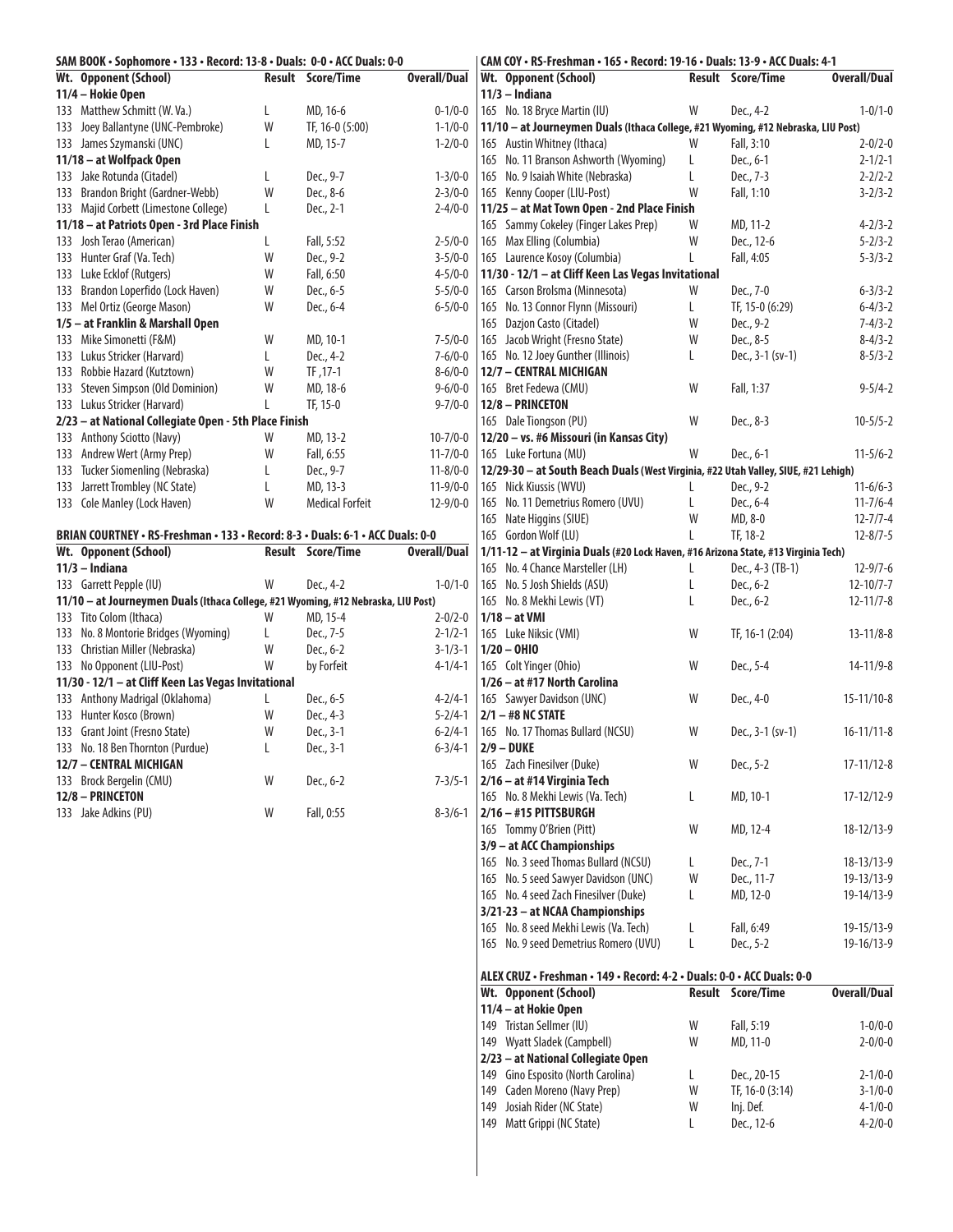| TONY CUTRIE • Freshman • HWT • Record: 1-2 • Duals: 0-0 • ACC Duals: 0-0 |        |                          |                     | LOUIE HAYES · RS-Sophomore · 125/133 · Record: 18-13 · Duals: 11-8 · ACC Duals: 1-4 |   |                          |                     |
|--------------------------------------------------------------------------|--------|--------------------------|---------------------|-------------------------------------------------------------------------------------|---|--------------------------|---------------------|
| Wt. Opponent (School)                                                    |        | <b>Result Score/Time</b> | <b>Overall/Dual</b> | Wt. Opponent (School)                                                               |   | <b>Result Score/Time</b> | Overall/Dual        |
| 2/23 - at National Collegiate Open                                       |        |                          |                     | 11/10 - at Journeymen Duals (Ithaca College, #21 Wyoming, #12 Nebraska, LIU Post)   |   |                          |                     |
| 285 Isaac Reid (Lock Haven)                                              | L      | Fall, 6:45               | $0 - 1/0 - 0$       | 125 Ferdinand Mase (Ithaca)                                                         | W | TF, 21-6 (5:55)          | $1 - 0/1 - 0$       |
| 285 Dan Conley (Columbia)                                                | W      | Dec., 3-0                | $1 - 1/0 - 0$       | 125 Cole Verner (Wyoming)                                                           | W | MD, 10-2                 | $2 - 0/2 - 0$       |
| 285 Colin Lawler (NC State)                                              | L      | Fall, 4:02               | $1 - 2/0 - 0$       | 125 No. 6 Zeke Moisey (Nebraska)                                                    | W | by Forfeit               | $3 - 0/3 - 0$       |
|                                                                          |        |                          |                     | 125 Brandon Mercado (LIU-Post)                                                      | W | Fall, 1:14               | $4 - 0/4 - 0$       |
| GRAY HART • Freshman • 141 • Record: 11-11 • Duals: 0-2 • ACC Duals: 0-1 |        |                          |                     | 11/30 - 12/1 - at Cliff Keen Las Vegas Invitational                                 |   |                          |                     |
| Wt. Opponent (School)                                                    |        | <b>Result Score/Time</b> | <b>Overall/Dual</b> | 125 Antonio Mininno (Drexel)                                                        | W | MD, 19-7                 | $5 - 0/4 - 0$       |
| 11/4 - at Hokie Open - 3rd Place Finish                                  |        |                          |                     | 125 Korbin Meink (Campbell)                                                         | W | Fall, 3:29               | $6 - 0/4 - 0$       |
| 141 Adrian Davenport (UNC-Pembroke)                                      | W      | MD, 14-1                 | $1 - 0/0 - 0$       | 125 Brent Fleetwood (North Dakota State)                                            | L | Dec., 4-2                | $6 - 1/4 - 0$       |
| 141 Ethan Phillips (Citadel)                                             | W      | Dec., 5-3                | $2 - 0/0 - 0$       | 125 Jacob Schwarm (Northern Iowa)                                                   | W | MD, 11-3                 | $7 - 1/4 - 0$       |
| 141 Davion Fairley (Chattanooga)                                         | W      | Dec., 4-3                | $3 - 0/0 - 0$       | 125 Colby Smith (Misssouri)                                                         | L | Dec., 10-4               | $7 - 2/4 - 0$       |
| 141 Mitch More (Va. Tech)                                                | L      | Fall, 1:19               | $3 - 1/0 - 0$       | 12/20 - vs. #6 Missouri (in Kansas City)                                            |   |                          |                     |
| 141 Michael De La Pena (IU)                                              | W      | Dec., 3-2                | $4 - 1/0 - 0$       | 133 No. 9 John Erneste (MU)                                                         | L | MD, 9-0                  | $7 - 3/4 - 1$       |
| 11/18 - at Wolfpack Open                                                 |        |                          |                     | 12/29-30 - at South Beach Duals (West Virginia, #22 Utah Valley, SIUE, #21 Lehigh)  |   |                          |                     |
| 141 Jude Lloyd (Queens University)                                       | W      | Dec., 3-1 (sv-1)         | $5 - 1/0 - 0$       | 133 Matthew Schmitt (WVU)                                                           | L | Dec., 5-2                | $7 - 4/4 - 2$       |
| 141 Jamel Morris (NC State)                                              | L      | Fall, 4:24               | $5 - 2/0 - 0$       | 133 Isaiah Delgado (UVU)                                                            | W | Fall, 5:52               | $8-4/5-2$           |
| 141 Aiden Murphy (Chattanooga)                                           | L      | Dec., 5-1                | $5 - 3/0 - 0$       | 133 Jake Blaha (SIUE)                                                               | W | TF, 19-3                 | $9 - 4/6 - 2$       |
| 11/18 - at Patriots Open - 5th Place Finish                              |        |                          |                     | 133 Brandon Paetzel (LU)                                                            | L | Dec., 6-4 (sv-1)         | $9 - 5/6 - 3$       |
| 141 Sam Mandelbraut (Rider)                                              | W      | Dec., 4-1                | $6 - 3/0 - 0$       | 1/5 - at Franklin & Marshall Open - Third Place Finish                              |   |                          |                     |
| 141 Alex Urquiza (NC State)                                              | W      | Dec., 2-1                | $7 - 3/0 - 0$       | 133 Kyle Gorant (Davidson)                                                          | W | MD, 16-4                 | $10-5/6-3$          |
| 141 Kyle Shoop (Lock Haven)                                              | L      | TF, 16-0 (2:46)          | $7 - 4/0 - 0$       | 133 Scott Stossel (Penn State)                                                      | W | Dec., 10-3               | $11-5/6-3$          |
| 141 Daniel Bertoni (Maryland)                                            | L      | Dec., 5-3                | $7 - 5/0 - 0$       | 133 Patrick Washington (App. State)                                                 | W | Fall, 3:51               | $12 - 5/6 - 3$      |
| 141 Imran Heard (Lock Haven)                                             | W      | Dec., 4-3                | $8 - 5/0 - 0$       | 133 Cody Trybus (Navy)                                                              | L | Dec., 7-5                | $12 - 6/6 - 3$      |
| 12/20 - vs. #6 Missouri (in Kansas City)                                 |        |                          |                     | 133 Joe Nelson (Binghamton)                                                         | W | Dec., 11-7               | $13 - 6/6 - 3$      |
| 141 No. 3 Jaydin Eirman (MU)                                             | L      | Fall, 2:19               | $8 - 6/0 - 1$       | 1/11-12 - at Virginia Duals (#20 Lock Haven, #16 Arizona State, #13 Virginia Tech)  |   |                          |                     |
| 1/5 - at Franklin & Marshall Open                                        |        |                          |                     | 133 Dalton Rohrbaugh (LH)                                                           | W | MD, 13-5                 | $14-6/7-3$          |
| 141 Samuel Goldman (Harvard)                                             | L      | Dec., 6-3                | $8 - 7/0 - 1$       | 133 Josiah Kline (ASU)                                                              | W | Dec., 4-3                | $15 - 6/8 - 3$      |
| 141 Bodee Tolbert (Shippensburg)                                         | W      | Dec., 6-4                | $9 - 7/0 - 1$       | 133 No. 15 Korbin Myers (VT)                                                        | L | Dec., 7-3                | $15 - 7/8 - 4$      |
| 141 Josh Scott (Campbell)                                                | W      | Dec., 5-0                | $10 - 7/0 - 1$      | $1/18 - at$ VMI                                                                     |   |                          |                     |
| 141 Jake Jones (Kutztown)                                                | W      | Dec., 2-1                | $11 - 7/0 - 1$      | 133 Hunter Starner (VMI)                                                            | W | TF, 15-0 (5:11)          | $16 - 7/9 - 4$      |
| 141 Michael Doetsch (Maryland)                                           | L      | Dec., 5-4                | $11 - 8/0 - 1$      | $1/20 - 0H10$                                                                       |   |                          |                     |
| 1/26 - at #17 North Carolina                                             |        |                          |                     | 133 No Opponent                                                                     | W | by Forfeit               | $17 - 7/10 - 4$     |
| 141 Jaime Hernandez (UNC)                                                | L      | MD, 20-6                 | $11-9/0-2$          | 1/26 - at #17 North Carolina                                                        |   |                          |                     |
|                                                                          |        |                          |                     | 133 Gary Wayne Harding (UNC)                                                        | L | MD, 9-0                  | $17 - 8/10 - 5$     |
| 2/23 - at National Collegiate Open<br>141 Alex Urquiza (NC State)        |        | Dec., 5-3                | $11 - 10/0 - 2$     | $2/1 - #8$ NC State                                                                 |   |                          |                     |
|                                                                          | L<br>L |                          |                     |                                                                                     | L |                          | $17-9/10-6$         |
| 141 Robert Cleary (Rider)                                                |        | MD, 13-0                 | $11 - 11/0 - 2$     | 133 Sean Fausz (NCSU)                                                               |   | Dec., 6-0                |                     |
|                                                                          |        |                          |                     | $2/9 - DUKE$                                                                        |   |                          | $18-9/11-6$         |
|                                                                          |        |                          |                     | 133 Arien Leigh (Duke)                                                              | W | TF, 17-1 (5:00)          |                     |
|                                                                          |        |                          |                     | 2/16 - at #14 Virginia Tech                                                         |   |                          |                     |
|                                                                          |        |                          |                     | 133 No. 12 Korbin Myers (Va. Tech)                                                  | L | Dec., 5-2                | $18-10/11-7$        |
|                                                                          |        |                          |                     | 2/16 - #15 PITTSBURGH                                                               |   |                          |                     |
|                                                                          |        |                          |                     | 133 No. 5 Micky Phillippi (Pitt)                                                    | L | Dec., 6-1                | $18 - 11/11 - 8$    |
|                                                                          |        |                          |                     | 3/9 - at ACC Championships                                                          |   |                          |                     |
|                                                                          |        |                          |                     | 133 No. 4 seed Korbin Myers (Va. Tech)                                              | L | MD, 10-1                 | $18 - 12/11 - 8$    |
|                                                                          |        |                          |                     | 133 No. 3 seed Gary Wayne Harding (UNC)                                             | L | MD, 11-3                 | $18 - 13/11 - 8$    |
|                                                                          |        |                          |                     |                                                                                     |   |                          |                     |
|                                                                          |        |                          |                     | BENYAMIN KAMALI · Freshman · 125 · Record: 10-7 · Duals: 0-0 · ACC Duals: 0-0       |   |                          |                     |
|                                                                          |        |                          |                     | Wt. Opponent (School)                                                               |   | <b>Result Score/Time</b> | <b>Overall/Dual</b> |
|                                                                          |        |                          |                     | 11/4 - at Hokie Open - 5th Place Finish                                             |   |                          |                     |
|                                                                          |        |                          |                     | 125 John Watts (Coker College)                                                      | W | MD, 16-8                 | $1 - 0/0 - 0$       |
|                                                                          |        |                          |                     | 125 Charles Steckline (App. State)                                                  | W | MD, 22-8                 | $2 - 0/0 - 0$       |
|                                                                          |        |                          |                     | 125 K.J. Fenstermacher (W. Va.)                                                     | L | Dec., 6-3                | $2 - 1/0 - 0$       |
|                                                                          |        |                          |                     | 125 Ryan More (Va. Tech)                                                            | W | Dec., 9-3                | $3 - 1/0 - 0$       |
|                                                                          |        |                          |                     | 125 John Watts (Coker College)                                                      | W | Dec., 14-8               | $4 - 1/0 - 0$       |
|                                                                          |        |                          |                     | 125 Joe Thomas (W. Va.)                                                             | L | Dec., 11-6               | $4 - 2/0 - 0$       |
|                                                                          |        |                          |                     | 11/18 - at Wolfpack Open                                                            |   |                          |                     |
|                                                                          |        |                          |                     | 125 Fabian Gutierrez (Chattanooga)                                                  | L | Dec., 11-7               | $4 - 3/0 - 0$       |
|                                                                          |        |                          |                     | 125 Melvin Rubio (Queens University)                                                | W | Dec., 9-4                | $5 - 3/0 - 0$       |
|                                                                          |        |                          |                     | 125 Joey Melendez (UNC)                                                             | W | by Forfeit               | $6 - 3/0 - 0$       |
|                                                                          |        |                          |                     | 125 Alonzo Allen (Chattanooga)                                                      | L | Dec., 8-2                | $6 - 4/0 - 0$       |
|                                                                          |        |                          |                     | 1/5 - at Franklin & Marshall Open                                                   |   |                          |                     |
|                                                                          |        |                          |                     | 125 De'Andre Swinson-Barr (App. State)                                              | W | Dec., 6-5                | $7 - 4/0 - 0$       |
|                                                                          |        |                          |                     | 125 Jonathan Consorti (Penn State)                                                  | W | Fall, 3:35               | $8-4/0-0$           |
|                                                                          |        |                          |                     | 125 Jose Diaz (F&M)                                                                 | W | Fall, 0:58               | $9 - 4/0 - 0$       |
|                                                                          |        |                          |                     | 125 Joey Melendez (UNC)                                                             | L | Dec., 3-1 (sv-1)         | $9 - 5/0 - 0$       |
|                                                                          |        |                          |                     | 125 Matthew Wilde (Kutztown)                                                        | W | Forfeit                  | $10-5/0-0$          |
|                                                                          |        |                          |                     |                                                                                     |   |                          |                     |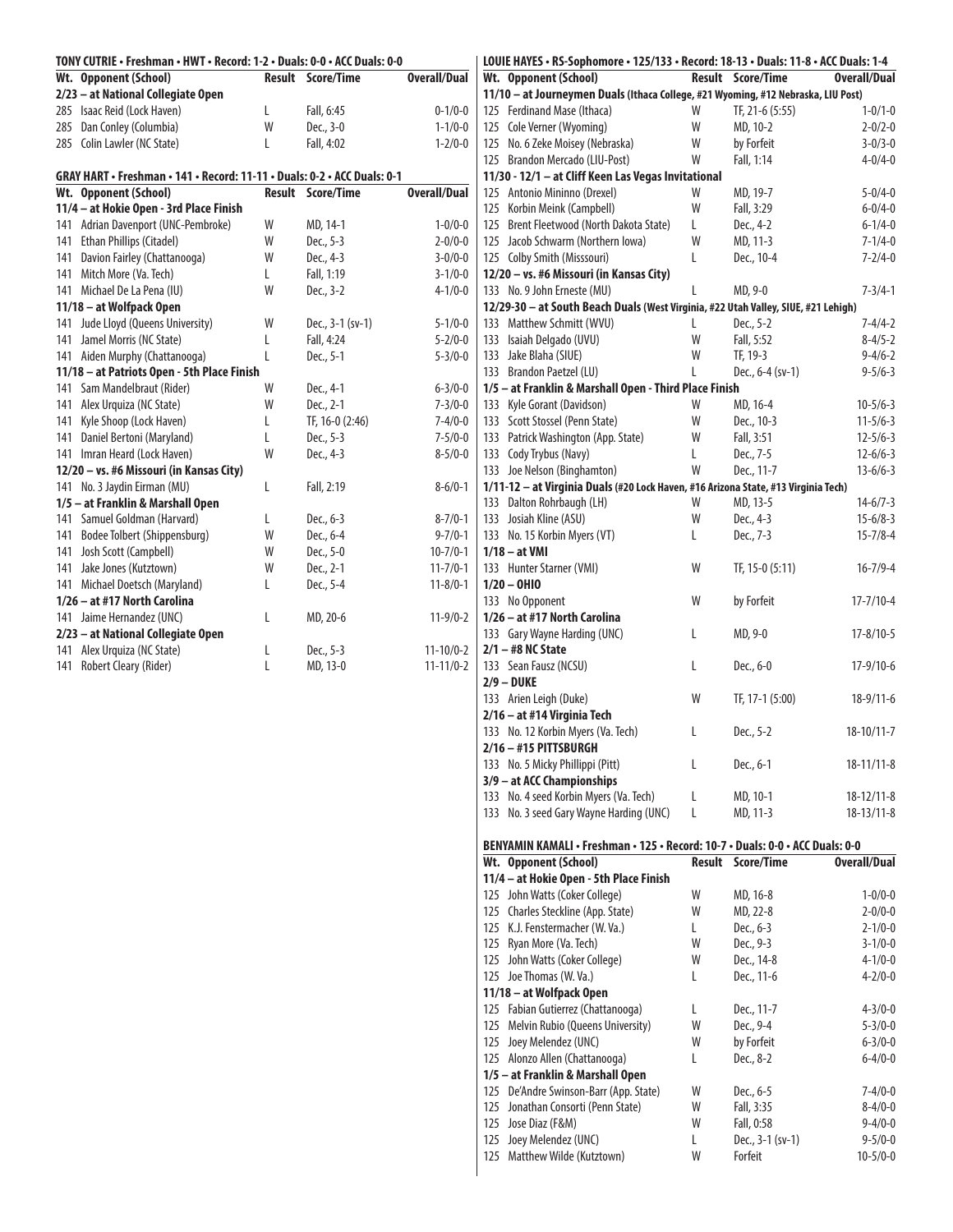| 2/23 - at National Collegiate Open                                                                            |        |                         |                                |     | 165 Jordan Florence (Va. Tech)                                                                       | W      | Dec., 9-5                | $5 - 5/0 - 0$                    |
|---------------------------------------------------------------------------------------------------------------|--------|-------------------------|--------------------------------|-----|------------------------------------------------------------------------------------------------------|--------|--------------------------|----------------------------------|
| 125 Zeke Moisey (Nebraska)                                                                                    | L      | Dec., 10-7              | $10-6/0-0$                     |     | 165 Cameron Pine (Campbell)                                                                          | L      | Dec., 6-2                | $5 - 6/0 - 0$                    |
| 125 Paxton Rosen (Campbell)                                                                                   | L      | Dec., 9-4               | $10 - 7/0 - 0$                 |     | 2/23 - at National Collegiate Open                                                                   |        |                          |                                  |
|                                                                                                               |        |                         |                                |     | 165 Caleb Norris (Davenport)                                                                         | W      | Dec., 5-2                | $6 - 6/0 - 0$                    |
| JAKE KEATING . Sophomore . 157 . Record: 17-13 . Duals: 13-9 . ACC Duals: 2-3                                 |        |                         |                                | 165 | Bryce Dempsey (American)                                                                             | W      | Dec., 9-2                | $7 - 6/0 - 0$                    |
| Wt. Opponent (School)                                                                                         |        | Result Score/Time       | <b>Overall/Dual</b>            | 165 | Mason Smith (Army)                                                                                   | L      | Dec., 5-0                | $7 - 7/0 - 0$                    |
| $11/3$ - Indiana                                                                                              |        |                         |                                |     | 165 Owen Brown (Army)                                                                                | L      | MD, 8-0                  | $7 - 8/0 - 0$                    |
| 157 Jake Danishek (IU)                                                                                        | W,     | Dec., 6-2               | $1 - 0/1 - 0$                  |     |                                                                                                      |        |                          |                                  |
| 11/10 - at Journeymen Duals (Ithaca College, #21 Wyoming, #12 Nebraska, LIU Post)<br>157 Alec Corrao (Ithaca) | W      | Dec., 12-7              | $2 - 0/2 - 0$                  |     | SCOTT KIYONO · Sophomore · 141 · Record: 3-10 · Duals: 0-4 · ACC Duals: 0-2<br>Wt. Opponent (School) |        | <b>Result Score/Time</b> | <b>Overall/Dual</b>              |
| 157 Dewey Krueger (Wyoming)                                                                                   | L      | Dec., 14-7              | $2 - 1/2 - 1$                  |     | 11/4 - at Hokie Open                                                                                 |        |                          |                                  |
| 157 No. 3 Tyler Berger (Nebraska)                                                                             | L      | MD, 11-1                | $2 - 2/2 - 2$                  |     | 141 Paul Konrath (IU)                                                                                | L      | Dec., 8-7                | $0 - 1/0 - 0$                    |
| 157 Eduardo Ramirez (LIU-Post)                                                                                | W      | TF, 25-10 (3:51)        | $3 - 2/3 - 2$                  |     | 141 Bradley Irwin (App. State)                                                                       | L      | Dec., 8-2                | $0 - 2/0 - 0$                    |
| 11/18 - at Wolfpack Open - T1st Place Finish                                                                  |        |                         |                                |     | 11/18 - at Wolfpack Open                                                                             |        |                          |                                  |
| 157 Tyler Makosy (UNC-Pembroke)                                                                               | W      | TF, 19-3 (3:30)         | $4 - 2/3 - 2$                  |     | 141 Nicholas Lirette (UNC)                                                                           | L      | Dec., 13-9               | $0 - 3/0 - 0$                    |
| 157 Allen Swanson (Campbell)                                                                                  | W      | Dec., 15-8              | $5 - 2/3 - 2$                  |     | 141 Aidan Murphy (Chattanooga)                                                                       | L      | Dec., 6-4                | $0 - 4/0 - 0$                    |
| 157 Adam Whitesell (Maryland)                                                                                 | W      | Dec., 13-6              | $6 - 2/3 - 2$                  |     | 12/8 - PRINCETON                                                                                     |        |                          |                                  |
| 11/30 - 12/1 - at Cliff Keen Las Vegas Invitational                                                           |        |                         |                                |     | 141 Marshall Keller (PU)                                                                             | L      | Fall, 4:17               | $0 - 5/0 - 1$                    |
| 157 Matthew Malcolm (Nebraska-Kearney)                                                                        |        | TF, 16-1 (4:35)         | $6 - 3/3 - 2$                  |     | 1/5 - at Franklin & Marshall Open                                                                    |        |                          |                                  |
| 157 Alex Mossing (Air Force)                                                                                  | L      | Fall, 1:37              | $6 - 4/3 - 2$                  |     | 141 Trevor Tarsi (Harvard)                                                                           | W      | Dec., 9-7                | $1 - 5/0 - 1$                    |
| 12/7 - CENTRAL MICHIGAN                                                                                       |        |                         |                                |     | 141 Ian Lupole (Binghamton)                                                                          | W      | Fall, 5:44               | $2 - 5/0 - 1$                    |
| 157 Logan Parks (CMU)                                                                                         | L      | Dec., 8-6               | $6 - 5/3 - 3$                  |     | 141 Nathan Boston (Campbell)                                                                         | L      | Dec., 4-3                | $2 - 6/0 - 1$                    |
| 12/8 - PRINCETON                                                                                              |        |                         |                                |     | 141 Colin Realbuto (Brown)                                                                           | W      | Fall, 1:44               | $3-6/0-1$                        |
| 157 Quincy Monday (PU)                                                                                        | W      | Dec., 10-4              | $7 - 5/4 - 3$                  |     | 141 Wil Gil (F&M)<br>$1/20 - 0H10$                                                                   | L      | Dec., 12-5               | $3 - 7/0 - 1$                    |
| 12/20 - vs. #6 Missouri (in Kansas City)<br>157 Jarrett Jacques (MU)                                          | W      | Fall, 6:25              | $8 - 5/5 - 3$                  |     | 141 Cameron Kelly (Ohio)                                                                             | L      | Dec., 8-3                | $3 - 8/0 - 2$                    |
| 12/29-30 - at South Beach Duals (West Virginia, #22 Utah Valley, SIUE, #21 Lehigh)                            |        |                         |                                |     | $2/9 - DUKE$                                                                                         |        |                          |                                  |
| 157 Zach Moore (WVU)                                                                                          | W      | TF, 16-1                | $9 - 5/6 - 3$                  |     | 141 Josh Finesilver (Duke)                                                                           | L      | Dec., 15-9               | $3-9/0-3$                        |
| 157 Grant LaMont (UVU)                                                                                        | W      | TF, 22-4 (7:00)         | $10-5/7-3$                     |     | $2/16 - #15$ PITTSBURGH                                                                              |        |                          |                                  |
| 157 Justin Ruffin (SIUE)                                                                                      | L      | Dec., 12-10             | $10-6/7-4$                     |     | 141 L.J. Bentley (Pitt)                                                                              | L      | Dec., 7-4                | $3 - 10/0 - 4$                   |
| 157 Jimmy Hoffman (LU)                                                                                        | W      | TF, 21-4 (4:35)         | $11-6/8-4$                     |     | 2/23 - at National Collegiate Open                                                                   |        |                          |                                  |
| 1/11-12 - at Virginia Duals (#20 Lock Haven, #16 Arizona State, #13 Virginia Tech)                            |        |                         |                                |     | 141 Brandon Tenney (Wheeling Jesuit)                                                                 | L      | Fall, 2:47               | $3 - 11/0 - 4$                   |
| 157 Alexander Kluckner (LH)                                                                                   | W      | Fall, 2:15              | $12 - 6/9 - 4$                 |     | 141 Haroldo Nesbeth (Franklin & Marshall)                                                            | W      | Forfeit                  | $4 - 11/0 - 4$                   |
| 157 No. 11 Christian Pagdilao (ASU)                                                                           | W      | Fall, 4:04              | $13-6/10-4$                    |     | 141 Logan Brown (Army Prep)                                                                          | W      | Dec., 9-5                | $5 - 11/0 - 4$                   |
| 157 B.C. Laprade (VT)                                                                                         | L      | Fall, 0:43              | $13 - 7/10 - 5$                |     | 141 Jarred Papcsy (NC State)                                                                         | W      | Dec., 8-4                | $6 - 11/0 - 4$                   |
|                                                                                                               |        |                         |                                |     |                                                                                                      |        |                          |                                  |
| $1/18 - at$ VMI                                                                                               |        |                         |                                |     | 141 Zack Zeamer (Oklahoma)                                                                           | W      | Dec., 12-5               | $7 - 11/0 - 4$                   |
| 157 Darren Ostrander (VMI)                                                                                    | W      | MD, 18-7                | $14 - 7/11 - 5$                |     | 141 Chase Zollman (Wyoming)                                                                          | L      | Dec., 6-5                | $7 - 12/0 - 4$                   |
| $1/20 - 0$ HIO                                                                                                |        |                         |                                |     |                                                                                                      |        |                          |                                  |
| 157 No. 20 Zac Carson (Ohio)                                                                                  | L      | Dec., 14-13             | $14 - 8/11 - 6$                |     | SAM KRIVUS • RS-Junior • 141 • Record: 16-12 • Duals: 10-6 • ACC Duals: 0-2                          |        |                          |                                  |
| 1/26 - at #17 North Carolina                                                                                  |        |                         |                                |     | Wt. Opponent (School)                                                                                |        | <b>Result Score/Time</b> | <b>Overall/Dual</b>              |
| 157 Josh McClure (UNC)                                                                                        | W      | Dec., 11-5              | $15 - 8/12 - 6$                |     | $11/3$ - Indiana                                                                                     |        |                          |                                  |
| $2/1 - #8$ NC State                                                                                           |        |                         |                                |     | 141 Paul Konrath (IU)                                                                                | L.     | Dec., 10-3               | $0 - 1/0 - 1$                    |
| 157 No. 4 Hayden Hidlay (NCSU)                                                                                |        | MD, 15-6                | 15-9/12-7                      |     | 11/10 - at Journeymen Duals (Ithaca College, #21 Wyoming, #12 Nebraska, LIU Post)                    |        |                          |                                  |
| $2/9 - DUKE$                                                                                                  |        |                         |                                |     | 141 Chris Wymer (Ithaca)                                                                             | W      | Fall, 3:10               | $1 - 1/1 - 1$                    |
| 157 Benjamin Anderson (Duke)                                                                                  | W      | TF, 23-7 (5:51)         | $16 - 9/13 - 7$                |     | 141 Sam Turner (Wyoming)                                                                             | W      | Dec., 5-3                | $2 - 1/2 - 1$                    |
| 2/16 - at #14 Virginia Tech<br>157 B.C. LaPrade (Va. Tech)                                                    | L      | Dec., 12-5              | $16 - 10/13 - 8$               |     | 141 No. 6 C.J. Red (Nebraska)<br>141 Peter Detore (LIU-Post)                                         | W<br>W | Dec., 3-1<br>MD, 16-3    | $3 - 1/3 - 1$<br>$4 - 1/4 - 1$   |
| 2/16 - #15 PITTSBURGH                                                                                         |        |                         |                                |     | 11/30 - 12/1 - at Cliff Keen Las Vegas Invitational - Seventh Place Finish                           |        |                          |                                  |
| 157 No. 10 Taleb Rahmani (Pitt)                                                                               | L      | Dec., 13-9              | 16-11/13-9                     |     | 141 No. 18 Dom Demas (Oklahoma)                                                                      | L      | Dec., 5-3 (sv-1)         | $4 - 2/4 - 1$                    |
| 3/9 - at ACC Championships                                                                                    |        |                         |                                |     | 141 Ryan Farina (Cal Poly)                                                                           | W      | Dec., 6-0                | $5 - 2/4 - 1$                    |
| 157 No. 4 seed Josh McClure (UNC)                                                                             | W      | Inf. Default            | 17-11/13-9                     | 141 | Dylan Lockwood (No. Idaho)                                                                           | W      | TF, 16-0 (1:55)          | $6 - 2/4 - 1$                    |
| 157 No. 1 seed Hayden Hidlay (NCSU)                                                                           | L      | TF, 16-0 (3:12)         | 17-12/13-9                     |     | 141 Garrett O'Shea (Air Force)                                                                       | W      | Fall, 3:18               | $7 - 2/4 - 1$                    |
| 157 No. 6 seed Ben Anderson (Duke)                                                                            | L      | Fall, 1:59              | 17-13/13-9                     |     | 141 Nathan Boston (Campbell)                                                                         | W      | Dec., 1-0                | $8 - 2/4 - 1$                    |
|                                                                                                               |        |                         |                                |     | 141 No. 9 Nicholas Gil (Navy)                                                                        | W      | Fall, 3:34               | $9 - 2/4 - 1$                    |
| KRYSTIAN KINSEY • Freshman • 165 • Record: 7-8 • Duals: 0-0 • ACC Duals: 0-0                                  |        |                         |                                |     | 141 No. 18 Dom Demas (Oklahoma)                                                                      | L      | Dec., 10-3               | $9 - 3/4 - 1$                    |
| Wt. Opponent (School)                                                                                         |        | Result Score/Time       | <b>Overall/Dual</b>            |     | 141 Sam Turner (Wyoming)                                                                             | W      | Dec., 5-3                | $10 - 3/4 - 1$                   |
| 11/18 - at Wolfpack Open                                                                                      |        |                         |                                |     | 12/7 - CENTRAL MICHIGAN                                                                              |        |                          |                                  |
| 165 Dazjon Casto (Citadel)                                                                                    | L      | Fall, 6:47              | $0 - 1/0 - 0$                  |     | 141 Drew Marten (CMU)                                                                                | W      | Dec., 3-2                | $11 - 3/5 - 1$                   |
| 165 Evan Schenk (Gardner-Webb)                                                                                | L      | Dec., 4-2               | $0 - 2/0 - 0$                  |     | 12/29-30 - at South Beach Duals (West Virginia, #22 Utah Valley, SIUE, #21 Lehigh)                   |        |                          |                                  |
| 11/18 - at Patriots Open                                                                                      |        |                         |                                |     | 141 Lukas Martin (WVU)                                                                               | W      | Dec., 10-4               | $12 - 3/6 - 1$                   |
| 165 Kristian Scott (Va. Tech)                                                                                 | W      | Dec., 9-2               | $1 - 2/0 - 0$                  |     | 141 No. 11 Matt Findlay (UVU)                                                                        | L      | Dec., 11-4               | $12 - 4/6 - 2$                   |
| 165 Brett Donner (Rutgers)<br>165 Caleb Clymer (Lock Haven)                                                   | W<br>L | Fall, 7:00<br>Dec., 3-2 | $2 - 2/0 - 0$<br>$2 - 3/0 - 0$ |     | 141 Lucas Bernal (SIUE)<br>141 Ryan Pomrinca (LU)                                                    | W<br>W | TF, 16-1 (2:48)          | $13 - 4/7 - 2$<br>$14 - 4/8 - 2$ |
| 165 Jack Conway (Penn)                                                                                        | W      | Dec., 7-3               | $3 - 3/0 - 0$                  |     | 1/11-12 - at Virginia Duals (#20 Lock Haven, #16 Arizona State, #13 Virginia Tech)                   |        | Dec., 6-5                |                                  |
| 165 Hunter Kernan (Pitt)                                                                                      | L      | MD, 13-5                | $3-4/0-0$                      |     | 141 Kyle Shoop (LH)                                                                                  | L      | Dec., 9-4                | $14 - 5/8 - 3$                   |
| 1/26 - at Appalachian State Open - Sixth Place Finish                                                         |        |                         |                                |     | 141 CoryCrooks (ASU)                                                                                 | W      | Dec., 9-3                | $15 - 5/9 - 3$                   |
| 165 Carl Guess (App. State)<br>165 William Lawrence (VMI)                                                     | L      | Dec., 8-6<br>Dec., 4-2  | $3 - 5/0 - 0$<br>$4 - 5/0 - 0$ |     | 141 Mitch Moore (VT)<br>$1/18 - at$ VMI                                                              | L      | Fall, 3:18               | $15 - 6/9 - 4$                   |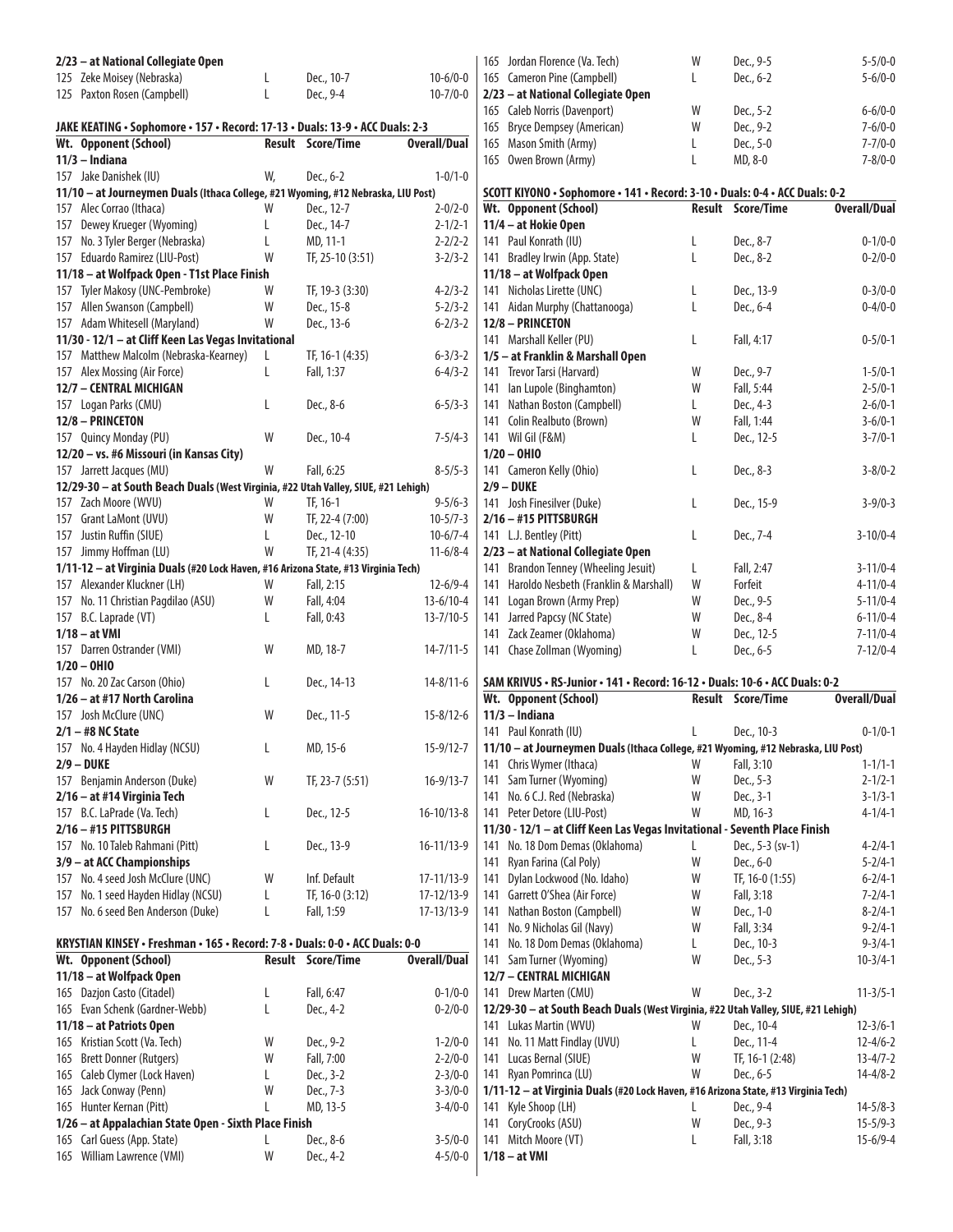| 141 Dom Gallo (VMI)                                                                | W            | Dec., 6-4                | $16 - 6/10 - 4$     |     | 184 No. 3 Nick Reenan (NCSU)                                                     | L      | Fall, 0:30               | $4 - 5/4 - 5$                    |
|------------------------------------------------------------------------------------|--------------|--------------------------|---------------------|-----|----------------------------------------------------------------------------------|--------|--------------------------|----------------------------------|
| $2/1 - #8$ NC State                                                                |              |                          |                     |     |                                                                                  |        |                          |                                  |
| 141 Jamel Morris (NCSU)                                                            | L            | Dec., 10-3               | $16 - 7/10 - 5$     |     | PATRICK MCCORMICK • Freshman • 133 • Record: 15-12 • Duals: 0-0 • ACC Duals: 0-0 |        |                          |                                  |
| 2/16 - at #14 Virginia Tech                                                        |              |                          |                     |     | Wt. Opponent (School)                                                            |        | <b>Result Score/Time</b> | <b>Overall/Dual</b>              |
| 141 Mitch Moore (Va. Tech)                                                         | L            | TF, 16-0 (6:31)          | $16 - 8/10 - 6$     |     | 11/4 - at Hokie Open - 6th Place Finish                                          |        |                          |                                  |
| 3/9 - at ACC Championships                                                         |              |                          |                     |     | 133 Ronnie Pietro (UNC-Pembroke)                                                 | L      | Dec., 3-1                | $0 - 1/0 - 0$                    |
| 141 No. 3 seed A.C. Headlee (UNC)                                                  | L            | Dec., 3-2                | $16-9/10-6$         |     | 133 Chase Clark (Coker College)                                                  | W      | Dec., 9-2                | $1 - 1/0 - 0$                    |
| 141 No. 4 seed Josh Finesviler (Duke)                                              | L            | Dec., 17-11              | $16-10/10-6$        |     | 133 Isaac Wright (Bluefield College)                                             | W      | Fall, 6:24               | $2 - 1/0 - 0$                    |
| 3/21-23 - at NCAA Championships                                                    |              |                          |                     |     | 133 Kyle Gorant (Davidson)                                                       | W      | MD, 10-2                 | $3 - 1/0 - 0$                    |
| 141 No. 7 seed Mitch McKee (Minnesota)                                             | L            | Fall, 4:59               | 16-11/10-6          |     | 133 Caleb Birdwell (Campbell)                                                    | W      | Dec., 4-0                | $4 - 1/0 - 0$                    |
| 141 No. 10 seed Nicholas Gil (Navy)                                                | L            | Dec., 2-0                | $16-12/10-6$        |     | 133 Jake Rotunda (Citadel)                                                       | L      | Fall, 1:19               | $4 - 2/0 - 0$                    |
|                                                                                    |              |                          |                     |     | 11/18 - at Wolfpack Open                                                         |        |                          |                                  |
| TYLER LOVE · RS-Junior · 197/HWT · Record: 13-10 · Duals: 7-6 · ACC Duals: 2-3     |              |                          |                     |     | 133 Armando Marquez (Blue Lights College)                                        | W      | TF, 16-1 (2:53)          | $5 - 2/0 - 0$                    |
| Wt. Opponent (School)                                                              |              | Result Score/Time        | <b>Overall/Dual</b> |     | 133 Gary Wayne Harding (Okla. State)                                             | L      | TF, 18-3 (6:35)          | $5 - 3/0 - 0$                    |
| 11/4 - at Hokie Open - 5th Place Finish                                            |              |                          |                     |     | 133 Caleb Birdwell (Campbell)                                                    | W      | Dec., 6-2                | $6 - 3/0 - 0$                    |
| 197 Brandon Skinner (Campbell)                                                     | W            | TF, 16-1 (1:49)          | $1 - 0/0 - 0$       |     | 133 Kyle Gorant (Davidson)                                                       | W      | Dec., 8-2                | $7 - 3/0 - 0$                    |
| 197 Brandon Whitman (UNC)                                                          | L            | Dec., 4-3                | $1 - 1/0 - 0$       |     | 133 Orion Anderson (Maryland)                                                    | W      | MD, 11-3                 | $8 - 3/0 - 0$                    |
| 197 Demazio Samuel (App. State)                                                    | W            | Dec., 8-6 (sv-1)         | $2 - 1/0 - 0$       |     | 133 Jake Huffine (Chattanooga)                                                   | L      | Fall, 2:04               | $8 - 4/0 - 0$                    |
| 197 Chris Beck (VMI)                                                               | W            | Dec., 3-2                | $3-1/0-0$           |     | 11/18 - at Patriots Open - 8th Place Finish                                      |        |                          |                                  |
| 197 Rodney Jones (Chattanooga)                                                     | W            | Dec., 15-1               | $4 - 1/0 - 0$       |     | 133 Malcolm Robinson (Rutgers)                                                   |        | Dec., 3-1                | $8 - 5/0 - 0$                    |
| 11/10 - at Journeymen Duals (Ithaca College, #21 Wyoming, #12 Nebraska, LIU Post)  |              |                          |                     |     | 133 Tristan Divincenzo (Rutgers)                                                 | W      | MD, 9-0                  | $9 - 5/0 - 0$                    |
| 197 Dane Harter (Ithaca)                                                           | W            | TF, 16-1 (1:07)          | $5 - 1/1 - 0$       |     | 133 Mel Ortiz (George Mason)                                                     | L      | Dec., 10-3               | $9 - 6/0 - 0$                    |
| 197 Daniel Shafran (LIU-Post)                                                      | W            | TF, 21-5 (4:38)          | $6 - 1/2 - 0$       |     | 1/5 - at Franklin & Marshall Open                                                |        |                          |                                  |
| 11/18 - at Wolfpack Open                                                           |              |                          |                     |     | 133 Michael Botte (Middlesex County)                                             | W      | Fall, 2:01               | $10 - 6/0 - 0$                   |
| 197 Marquis Cobbs (Campbell)                                                       | W            | MD, 12-3                 | $7 - 1/2 - 0$       |     | 133 Steven Simpson (Old Dominion)                                                | L.     | Dec., 6-4                | $10 - 7/0 - 0$                   |
| 197 Mason Fiscella (App. State)                                                    | W            | Dec., 7-3                | $8 - 1/2 - 0$       |     | 133 Ryan McGuire (Millersville)                                                  | W      | Dec., 7-6 (TB-1)         | $11 - 7/0 - 0$                   |
| 197 Brandon Whitman (UNC)                                                          | L            | Dec., 5-0                | $8 - 2/2 - 0$       |     | 133 Jonathan Gomez (Princeton)                                                   | L      | MD, 18-6                 | $11 - 8/0 - 0$                   |
| 197 Mark Chaid (UNC)                                                               |              | <b>Medical Forfeit</b>   | $8 - 2/2 - 0$       |     | 1/26 - at Appalachian State Open                                                 |        |                          |                                  |
| 12/29-30 - at South Beach Duals (West Virginia, #22 Utah Valley, SIUE, #21 Lehigh) |              |                          |                     |     | 133 Codi Russell (App. State)                                                    | L      | Dec., 6-1                | $11-9/0-0$                       |
| 285 Brandon Ngati (WVU)                                                            | $\mathsf{L}$ | Dec., 1-0                | $8 - 3/2 - 1$       |     | 133 Wade Cummings (Chattanooga)                                                  | L      | Dec., 6-4                | $11 - 10/0 - 0$                  |
| 1/11-12 - at Virginia Duals (#20 Lock Haven, #16 Arizona State, #13 Virginia Tech) |              |                          |                     |     | 2/23 - at National Collegiate Open                                               |        |                          |                                  |
| 285 No Opponent (LH)                                                               | W            | by Forfeit               | $9 - 3/3 - 1$       |     | 133 Brock Whorton (Clarion)                                                      | W      | Dec., 3-1                | $12 - 10/0 - 0$                  |
| 285 Brady Gilliland-Daniel (ASU)                                                   | L            | Dec., 9-5                | $9 - 4/3 - 2$       |     | 133 Cole Manley (Lock Haven)                                                     | L.     | Fall, 0:26               | $12 - 11/0 - 0$                  |
| 285 No. 17 Billy Miller (VT)                                                       | L            | MD, 12-3                 | $9 - 5/3 - 3$       |     | 133 Malcom Robinson (Rutgers)                                                    | W      | Dec., 3-1                | $13 - 11/0 - 0$                  |
| $1/18 - at$ VMI                                                                    |              |                          |                     |     | 133 Chance Rich (CSU Bakersfield)                                                | W      | <b>Medical Forfeit</b>   | $14 - 11/0 - 0$                  |
|                                                                                    |              |                          |                     |     |                                                                                  |        |                          |                                  |
| 285 Trey Momon (VMI)                                                               | W            | Dec., 7-3                | $10-5/4-3$          |     | 133 Vincent Zavala (Cal Baptist)                                                 | W      | Dec., 5-3                | $15 - 11/0 - 0$                  |
| $1/20 - 0H10$                                                                      |              |                          |                     |     | 133 Andrew Wert (Army Prep)                                                      | L      | Dec., 3-2                | $15 - 12/0 - 0$                  |
| 285 Zack Parker (Ohio)                                                             | W            | Dec., 6-5                | $11 - 5/5 - 3$      |     |                                                                                  |        |                          |                                  |
| 1/26 - at #17 North Carolina                                                       |              |                          |                     |     | JUSTIN MCCOY · Freshman · 157 · Record: 25-3 · Duals: 0-0 · ACC Duals: 0-0       |        |                          |                                  |
| 285 Cory Daniel (UNC)                                                              | L            | Dec., 9-4                | $11-6/5-4$          |     | Wt. Opponent (School)                                                            |        | <b>Result Score/Time</b> | <b>Overall/Dual</b>              |
| $2/1 - #8$ NC State                                                                |              |                          |                     |     | 11/4 - at Hokie Open - 1st Place Finish                                          |        |                          |                                  |
| 285 Colin Lawler (NCSU)                                                            | W            | Dec., 4-2                | $12 - 6/6 - 4$      |     | 157 Andrew Capul (UNC-Pembroke)                                                  | W      | TF, 18-2                 | $1 - 0/0 - 0$                    |
| $2/9 - DUKE$                                                                       |              |                          |                     |     |                                                                                  | W      | TF, 20-5                 | $2 - 0/0 - 0$                    |
| 285 Araad Fisher (Duke)                                                            | W            | Dec., 8-6                | $13-6/7-4$          |     | 157 Brandon Robinson (Unrostered)<br>157 Kevin Almond (Emmanuel College)         | W      | Dec., 10-4               | $3 - 0/0 - 0$                    |
| 2/16 - at #14 Virginia Tech                                                        |              |                          |                     |     | 157 Allen Swanson (Campbell)                                                     | W      | DQ                       | $4 - 0/0 - 0$                    |
| 285 No. 18 Billy Miller (Va. Tech)                                                 | L            | Dec., 4-1                | $13 - 7/7 - 5$      |     | 157 Kolby Ho (George Mason)                                                      | W      | Dec., 9-7                | $5 - 0/0 - 0$                    |
| 2/16 - #15 PITTSBURGH                                                              |              |                          |                     |     | 11/18 - at Wolfpack Open - T1st Place Finish                                     |        |                          |                                  |
| 285 No. 17 Demetrius Thomas (Pitt)                                                 | L            |                          | $13 - 8/7 - 6$      |     |                                                                                  | W      | Dec., 6-3                | $6 - 0/0 - 0$                    |
| 3/9 - at ACC Championships                                                         |              | MD, 21-10                |                     |     | 157 Ben Barton (Campbell)<br>157 Cole Burke (Citadel)                            | W      | TF, 16-1 (2:30)          | $7 - 0/0 - 0$                    |
| 285 No. 5seed Deonte Wilson (NCSU)                                                 | L            | Dec., 8-3                | $13 - 9/7 - 6$      |     |                                                                                  | W      | Dec., 5-2                | $8 - 0/0 - 0$                    |
|                                                                                    | L            | MD, 10-2                 | $13 - 10/7 - 6$     |     | 157 William Formato (App. State)<br>157 Rian Burris (Citadel)                    | W      | MD, 9-1                  | $9 - 0/0 - 0$                    |
| 285 No. 3 seed Billy Miller (Va. Tech)                                             |              |                          |                     |     |                                                                                  |        |                          |                                  |
|                                                                                    |              |                          |                     |     | 11/18 - at Patriots Open - 1st Place Finish<br>157 Carl Antrassian (Penn)        | W      |                          |                                  |
| CHANCE MCCLURE • R-Senior • 184 • Record: 4-5 • Duals: 4-5 • ACC Duals: 0-2        |              | <b>Result Score/Time</b> |                     | 157 |                                                                                  | W      | Dec., 7-1                | $10 - 0/0 - 0$                   |
| Wt. Opponent (School)                                                              |              |                          | <b>Overall/Dual</b> | 157 | Ali Salem (George Mason)                                                         | W      | Fall, 4:01               | $11 - 0/0 - 0$                   |
| 12/29-30 - at South Beach Duals (West Virginia, #22 Utah Valley, SIUE, #21 Lehigh) | W            |                          |                     |     | Kizhan Clarke (American)                                                         | W      | Dec., 4-3                | $12 - 0/0 - 0$                   |
| 184 Jackson Moomau (WVU)                                                           |              | Inj. Default             | $1 - 0/1 - 0$       |     | 157 Kolby Ho (George Mason)                                                      |        | Dec., 9-5                | $13 - 0/0 - 0$                   |
| 184 Will Sumner (UVU)                                                              | L<br>W       | Disqualification         | $1 - 1/1 - 1$       |     | 1/5 - at Franklin & Marshall Open - 6th Place Finish                             | W      |                          |                                  |
| 184 Sergio Villalobos (SIUE)                                                       | L            | Dec., 8-3                | $2 - 1/2 - 1$       |     | 157 Matthew Dallara (Campbell)                                                   |        | Dec., 6-0                | $14 - 0/0 - 0$                   |
| 184 No. 8 Ryan Preisch (LU)                                                        |              | MD, 10-0                 | $2 - 2/2 - 2$       |     | 157 Christop Barker (Binghamton)                                                 | W<br>W | Inj. Def.                | $15 - 0/0 - 0$                   |
| 1/11-12 - at Virginia Duals (#20 Lock Haven, #16 Arizona State, #13 Virginia Tech) |              |                          |                     |     | 157 Noah Chan (F&M)                                                              |        | TF, 21-5                 | $16 - 0/0 - 0$                   |
| 184 No. 8 Zack Zavatsky (VT)                                                       |              | MD, 17-4                 | $2 - 3/2 - 3$       | 157 | Hunter Ladnier (Harvard)                                                         | L      | Dec., 6-2                | $16-1/0-0$                       |
| $1/18 - at$ VMI                                                                    |              |                          |                     | 157 | Daniel Contraguerro (Pittsburgh)                                                 | W      | MD, 11-3                 | $17 - 1/0 - 0$                   |
| 184 Ben Wagner (VMI)                                                               | W            | MD, 11-3                 | $3 - 3/3 - 3$       |     | 157 Austin Wilson (Lock Haven)                                                   | W      | Dec., 12-1               | $18 - 1/0 - 0$                   |
| $1/20 - 0H10$                                                                      |              |                          |                     |     | 1/26 - at Appalachian State Open - 3rd Place Finish                              |        |                          |                                  |
| 184 Hunter Yeargan (Ohio)                                                          | W            | Dec., 2-0                | $4 - 3/4 - 3$       |     | 157 Christian Beach (App. State)                                                 | W      | Fall, 2:24               | $19 - 1/0 - 0$                   |
| 1/26 - at #17 North Carolina                                                       |              |                          |                     |     | 157 Zach Barnes (Campbell)                                                       | W      | Dec., 8-3                | $20 - 1/0 - 0$                   |
| 184 No. 14 Chip Ness (UNC)<br>$2/1 - #8$ NC State                                  | L            | Dec., 6-1                | $4 - 4/4 - 4$       | 157 | Evan Barczak (Drexel)<br>157 Will Formatto (App. State)                          | L<br>W | Dec., 4-0<br>Dec., 7-4   | $20 - 2/0 - 0$<br>$21 - 2/0 - 0$ |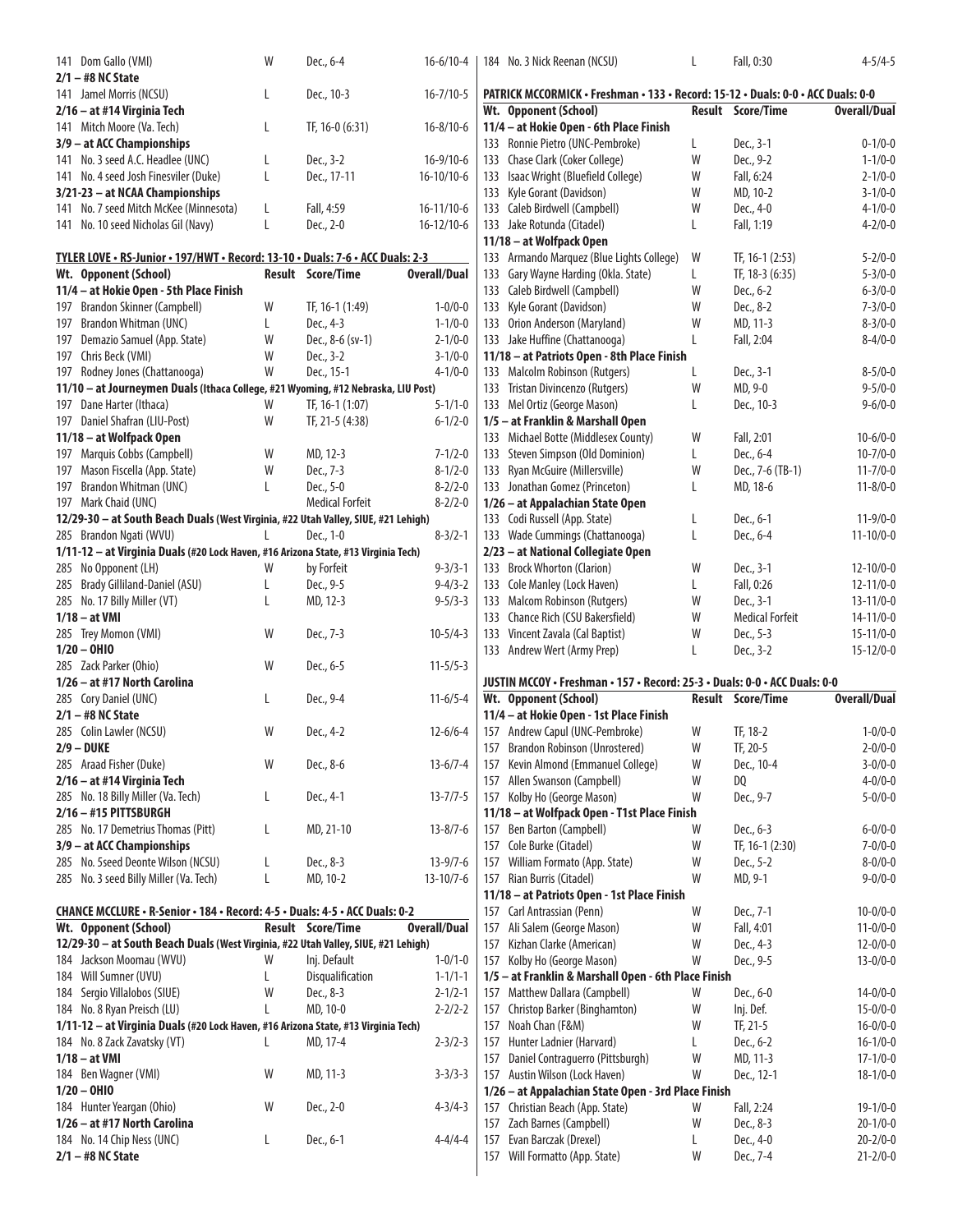| 2/23 - at National Collegiate Open - 2nd Place Finish                              |        |                          |                                  | 149 Christian Innarella (Princeton)                                                                   | L | Dec., 4-2                | $8 - 9/2 - 2$       |
|------------------------------------------------------------------------------------|--------|--------------------------|----------------------------------|-------------------------------------------------------------------------------------------------------|---|--------------------------|---------------------|
| 157 Markus Hartman (Army)                                                          | W      | TF, 22-3 (6:42)          | $22 - 2/0 - 0$                   | 149 Chris Martorello (F&M)                                                                            | W | Dec., 4-2                | $9 - 9/2 - 2$       |
| 157 Jaron Pagaduan (Cal Baptist)                                                   | W      | MD, 12-4                 | $23 - 2/0 - 0$                   | 149 Devin Rivet (Campbell)                                                                            | W | Dec., 3-1                | $10-9/2-2$          |
| 157 Lucas Cordio (Maryland)                                                        | W      | Fall, 2:17               | $24 - 2/0 - 0$                   | 149 Zack Zeamer (Oklahoma)                                                                            | W | Dec., 5-2                | $11-9/2-2$          |
| 157 Micah Hoffman (No Team)                                                        | W      | Dec., 7-1                | $25 - 2/0 - 0$                   | 149 Alex Homfeck (W. Virginia)                                                                        | W | Dec., 5-2                | $12 - 9/2 - 2$      |
| 157 Jacori Teemer (Arizona State)                                                  | L      | Dec., 7-5                | $25 - 3/0 - 0$                   | 149 Jamar Williams (Maryland)                                                                         | W | <b>Medical Forfeit</b>   | $13 - 9/2 - 2$      |
|                                                                                    |        |                          |                                  | 149 Will Kaldes (Pittsburgh)                                                                          | W | Fall, 3:29               | $14-9/2-2$          |
| VICTOR MARCELLI • Freshman • 184 • Record: 21-6 • Duals: 0-0 • ACC Duals: 0-0      |        | Result Score/Time        | <b>Overall/Dual</b>              |                                                                                                       |   |                          |                     |
| Wt. Opponent (School)<br>11/4 - at Hokie Open - 1st Place Finish                   |        |                          |                                  | QUINN MILLER . RS-Freshman . HWT . Record: 5-4 . Duals: 4-3 . ACC Duals: 0-0<br>Wt. Opponent (School) |   | Result Score/Time        | <b>Overall/Dual</b> |
| 184 Seth Spell (Coker College)                                                     | W      | Fall, 1:18               | $1 - 0/0 - 0$                    | $11/3$ - Indiana                                                                                      |   |                          |                     |
| 184 Jacob Fereday (Chattanooga)                                                    | W      | TF, 16-0 (3:00)          | $2 - 0/0 - 0$                    | 285 Brandon Streck (IU)                                                                               | W | MD., 15-4                | $1 - 0/1 - 0$       |
| 184 Blake Barrick (American)                                                       | W      | Dec., 9-3                | $3 - 0/0 - 0$                    | 11/10 - at Journeymen Duals (Ithaca College, #21 Wyoming, #12 Nebraska, LIU Post)                     |   |                          |                     |
| 184 Martin Duane (Citadel)                                                         | W      | MD, 14-1                 | $4 - 0/0 - 0$                    | 285 Brian Andrews (Wyoming)                                                                           | L | Dec., 6-4                | $1 - 1/1 - 1$       |
| 184 Samuel Fisher (Falcon RTC)                                                     | W      | Dec., 9-3                | $5 - 0/0 - 0$                    | 285 Patrick Grayson (Nebraska)                                                                        | L | Dec., 6-3                | $1 - 2/1 - 2$       |
| 11/18 - at Wolfpack Open - 3rd Place Finish                                        |        |                          |                                  | 285 Timothy Nagosky (LIU-Post)                                                                        | W | Fall, 0:57               | $2 - 2/2 - 2$       |
| 184 Dominic Lampe (Chattanooga)                                                    | W      | Dec., 8-4                | $6 - 0/0 - 0$                    | 11/30 - 12/1 - at Cliff Keen Las Vegas Invitational                                                   |   |                          |                     |
| 184 Rod Davis (NC State)                                                           | W      | Dec., 5-3                | $7 - 0/0 - 0$                    | 285 No. 15 Joseph Goodhart (Drexel)                                                                   | W | Dec., 7-1                | $3 - 2/2 - 2$       |
| 184 Hunter Bolen (Va. Tech)                                                        | L      | MD, 12-0                 | $7 - 1/0 - 0$                    | 285 Jake Boyd (Oklahoma)                                                                              | L | Fall, 2:08               | $3 - 3/2 - 2$       |
| 184 Conor Fenn (Davidson)                                                          | W      | Fall, 3:37               | $8 - 1/0 - 0$                    | 12/7 - CENTRAL MICHIGAN                                                                               |   |                          |                     |
| 11/18 - at Patriots Open - 5th Place Finish                                        |        |                          |                                  | 285 No. 19 Matt Stencel (CMU)                                                                         | L | Fall, 2:57               | $3-4/2-3$           |
| 184 Bryan Martin (Rider)                                                           | W      | Dec., 8-7                | $9 - 1/0 - 0$                    | 12/8 - PRINCETON                                                                                      |   |                          |                     |
| 184 Paul Pierce (George Mason)                                                     | W      | TF, 18-3                 | $10-1/0-0$                       | 285 Kendall Elfstrum (PU)                                                                             | W | Dec., 12-7               | $4 - 4/3 - 3$       |
| 184 Tanner Harvey (American)                                                       | L      | Dec., 6-4 (sv-1)         | $10 - 2/0 - 0$                   | 12/20 - vs. #6 Missouri (in Kansas City)                                                              |   |                          |                     |
| 184 Bryan Martin (Rider)                                                           |        | Dec., 8-7                | $10 - 3/0 - 0$                   | 285 No. 11 Zach Elam (MU)                                                                             | W | Dec., 6-3                | $5 - 4/4 - 3$       |
| 184 No Opponent                                                                    | W      | by Forfeit               | $11 - 3/0 - 0$                   |                                                                                                       |   |                          |                     |
| 1/5 - at Franklin & Marshall Open - 3rd Place Finish                               |        |                          |                                  | JACK MUELLER · Junior · 125 · Record: 17-0 · Duals: 15-0 · ACC Duals: 5-0                             |   |                          |                     |
| 184 Pierce Bausano (Harvard)                                                       | W      | Fall, 2:38               | $12 - 3/0 - 0$                   | Wt. Opponent (School)                                                                                 |   | <b>Result Score/Time</b> | <b>Overall/Dual</b> |
| 184 Joe Toci (Sacred Heart)<br>184 Jacob Ferreira (Unrostered)                     | W<br>W | Fall, 2:22<br>Dec., 4-2  | $13 - 3/0 - 0$<br>$14 - 3/0 - 0$ | 12/20 - vs. #6 Missouri (in Kansas City)<br>125 Dack Punke (MU)                                       | W | Fall, 2:55               | $1 - 0/1 - 0$       |
| 184 Kyle Davis (Sacred Heart)                                                      | L      | Dec., 6-5                | $14 - 4/0 - 0$                   | 12/29-30 - at South Beach Duals (West Virginia, #22 Utah Valley, SIUE, #21 Lehigh)                    |   |                          |                     |
| 184 Conor Fenn (Davidson)                                                          | W      | Dec., 9-6                | $15 - 4/0 - 0$                   | 125 Joey Thomas (WVU)                                                                                 | W | Fall, 2:25               | $2 - 0/2 - 0$       |
| 1/26 - at Appalachian State Open - 3rd Place Finish                                |        |                          |                                  | 125 Josh Jensen (UVU)                                                                                 | W | Fall, 0:58               | $3 - 0/3 - 0$       |
| 184 Garrett Church (App. State)                                                    | W      | TF, 18-1 (6:22)          | $16 - 4/0 - 0$                   | 125 Austin Macias (SIUE)                                                                              | W | Fall, 1:26               | $4 - 0/4 - 0$       |
| 184 Austin Stith (Presbyterian)                                                    | W      | Dec., 9-4                | $17 - 4/0 - 0$                   | 125 Luke Resnick (LU)                                                                                 | W | MD, 13-4                 | $5 - 0/5 - 0$       |
| 184 Trent Hidlay (NC State)                                                        | L      | Dec., 6-1                | $17 - 5/0 - 0$                   | 1/11-12 - at Virginia Duals (#20 Lock Haven, #16 Arizona State, #13 Virginia Tech)                    |   |                          |                     |
| 184 Blake Wilson (Ohio)                                                            | W      | Dec., 7-1                | $18 - 5/0 - 0$                   | 125 Luke Werner (LH)                                                                                  | W | TF, 17-1                 | $6 - 0/6 - 0$       |
| 2/23 - at National Collegiate Open - 2nd Place Finish                              |        |                          |                                  | 125 Brandon Courtney (ASU)                                                                            | W | TF, 16-1                 | $7 - 0/7 - 0$       |
| 184 Ryan Farber (Penn)                                                             | W      | TF, 19-3 (6:56)          | $19 - 5/0 - 0$                   | 125 Kyle Norstrem (VT)                                                                                | W | TF, 21-6                 | $8 - 0/8 - 0$       |
| 184 Lance Armenta (North Carolina)                                                 | W      | Fall, 3:38               | $20 - 5/0 - 0$                   | $1/18 - at$ VMI                                                                                       |   |                          |                     |
| 184 Jonathan Lowe (No Team)                                                        | W      | Dec., 4-3                | $21 - 5/0 - 0$                   | 125 Cliff Conway (VMI)                                                                                | W | Fall, 1:21               | $9 - 0/9 - 0$       |
| 184 Trent Hidlay (NC State)                                                        | L      | Dec., 10-3               | $21 - 6/0 - 0$                   | $1/20 - 0H10$                                                                                         |   |                          |                     |
|                                                                                    |        |                          |                                  | 125 Shakur Laney (Ohio)                                                                               | W | MD, 9-1                  | $10-0/10-0$         |
| SAM MARTINO · RS-Sophomore · 149 · Record: 14-9 · Duals: 2-2 · ACC Duals: 0-0      |        |                          |                                  | 1/26 - at #17 North Carolina                                                                          |   |                          |                     |
| Wt. Opponent (School)                                                              |        | <b>Result Score/Time</b> | <b>Overall/Dual</b>              | 125 Joe Heilmann (UNC)                                                                                | W | MD, 11-2                 | $11 - 0/11 - 0$     |
| 11/4 - at Hokie Open                                                               |        |                          |                                  | $2/1 - #8$ NC State                                                                                   |   |                          |                     |
| 149 Austin O'Connor (UNC)                                                          | L      | MD, 10-2                 | $0 - 1/0 - 0$                    | 125 Zurich Storm (NCSU)                                                                               | W | TF, 16-1 (2:30)          | $12 - 0/12 - 0$     |
| 149 Anthony DeMartino (Duke)                                                       | W      | MD, 13-3                 | $1 - 1/0 - 0$                    | $2/9 - DUKE$                                                                                          |   |                          |                     |
| 149 Kyler Rea (W. Va.)                                                             | L      | Dec., 3-1                | $1 - 2/0 - 0$                    | 125 No Opponent                                                                                       | W | by Forfeit               | $13 - 0/13 - 0$     |
| 11/10 - at Journeymen Duals (Ithaca College, #21 Wyoming, #12 Nebraska, LIU Post)  | W      | TF, 18-0 (3:00)          | $2 - 2/1 - 0$                    | 2/16 - at #14 Virginia Tech                                                                           | W | Dec., 6-2                | $14 - 0/14 - 0$     |
| 149 Daniel Espineira (LIU-Post)<br>11/18 - at Wolfpack Open - 6th Place Finish     |        |                          |                                  | 125 Joey Prata (Va. Tech)<br>$2/16 - #15$ PITTSBURGH                                                  |   |                          |                     |
| 149 David Giantonio (Newberry College)                                             | W      | MD, 10-1                 | $3 - 2/1 - 0$                    | 125 Brendan Fenton (Pitt)                                                                             | W | TF, 18-2                 | $15 - 0/15 - 0$     |
| 149 Troy Nation (Limestone College)                                                | W      | Dec., 4-2                | $4 - 2/1 - 0$                    | 3/9 - at ACC Championships - ACC Champion at 125 Pounds                                               |   |                          |                     |
| 149 A.J. Leitten (NC State)                                                        | L      | Dec., 4-2                | $4 - 3/1 - 0$                    | 125 No. 4 seed Joe Heilmann (UNC)                                                                     | W | MD, 13-3                 | $16 - 0/15 - 0$     |
| 149 Douglas Gudenburr (Citadel)                                                    | W      | Dec., 10-3               | $5 - 3/1 - 0$                    | 125 No. 2 seed Sean Fausz (NCSU)                                                                      | W | MD, 10-2                 | $17 - 0/15 - 0$     |
| 149 Devin Rivet (Campbell)                                                         | W      | Dec., 2-1                | $6 - 3/1 - 0$                    | 3/21-23 - at NCAA Championships - Runner-Up Finish                                                    |   |                          |                     |
| 149 Mason Wallace (Chattanooga)                                                    |        | Dec., 6-2                | $6 - 4/1 - 0$                    | 125 No. 28 seed Gage Curry (American)                                                                 | W | Fall, 1:27               | $18 - 0/15 - 0$     |
| 11/30 - 12/1 - at Cliff Keen Las Vegas Invitational                                |        |                          |                                  | 125 No. 12 seed Michael McGee (ODU)                                                                   | W | MD, 13-3                 | $19 - 0/15 - 0$     |
| 149 Mason Hulse (No. Colorado)                                                     | W      | Dec., 3-1                | $7 - 4/1 - 0$                    | 125 No. 4 seed Ronnie Bresser (Ore. State)                                                            | W | Dec., 4-1 (sv-2)         | $20 - 0/15 - 0$     |
| 149 Malik Amine (Michigan)                                                         | L      | Dec., 9-2                | $7 - 5/1 - 0$                    | 125 No. 1 seed Sebastian Rivera (N'western)                                                           | W | Dec., 8-2                | $21 - 0/15 - 0$     |
| 149 Michael Sprague (American)                                                     | L      | Dec., 8-6                | $7 - 6/1 - 0$                    | 125 No. 3 seed Spencer Lee (lowa)                                                                     | L | Dec., 5-0                | $21 - 1/15 - 0$     |
| 12/8 - PRINCETON                                                                   |        |                          |                                  |                                                                                                       |   |                          |                     |
| 149 No. 1 Matthew Kolodzik (PU)                                                    | L      | MD, 13-1                 | $7 - 7/1 - 1$                    | MICHAEL MURPHY • RS-Sophomore • 149 • Record: 11-14 • Duals: 6-12 • ACC Duals: 1-4                    |   |                          |                     |
| 12/29-30 - at South Beach Duals (West Virginia, #22 Utah Valley, SIUE, #21 Lehigh) |        |                          |                                  | Wt. Opponent (School)                                                                                 |   | <b>Result Score/Time</b> | <b>Overall/Dual</b> |
| 149 Matthew Ontiveros (UVU)                                                        | W      | Fall, 5:52               | $8 - 7/2 - 1$                    | $11/3$ - Indiana                                                                                      |   |                          |                     |
| 149 Cortlandt Schuyler (LU)                                                        | L      | Dec., 8-2                | $8 - 8/2 - 2$                    | 149 Tristan Sellmer (IU)                                                                              | W | MD, 11-2                 | $1 - 0/1 - 0$       |
| 1/5 - at Franklin & Marshall Open                                                  |        |                          |                                  | 11/10 - at Journeymen Duals (Ithaca College, #21 Wyoming, #12 Nebraska, LIU Post)                     |   |                          |                     |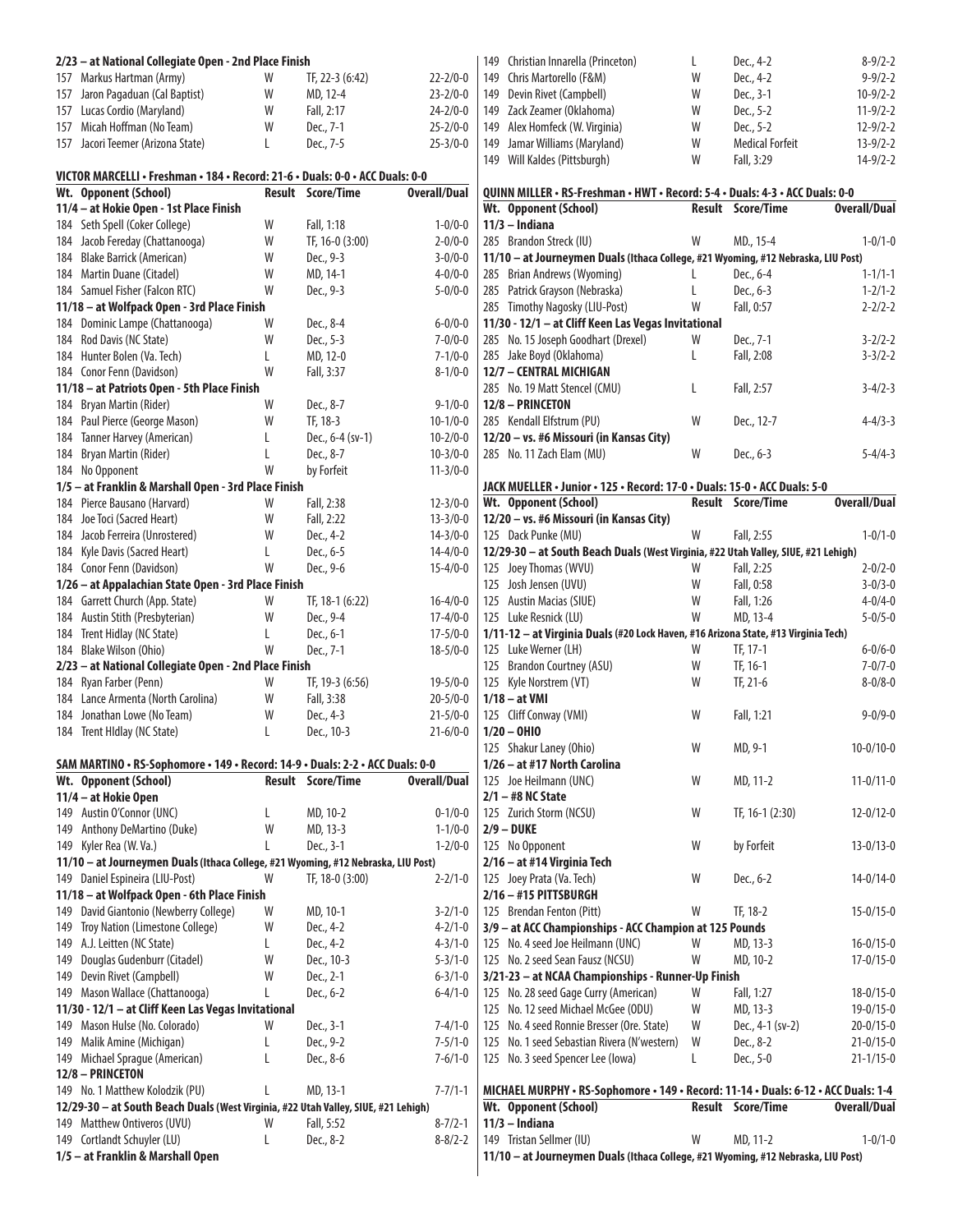| 149 | Demetri Dorasneo (Ithaca)                                                          | W | Fall, 2:18               | $2 - 0/2 - 0$       |     | $1/20 - 0$ HIO                                                                     |            |                   |                                  |
|-----|------------------------------------------------------------------------------------|---|--------------------------|---------------------|-----|------------------------------------------------------------------------------------|------------|-------------------|----------------------------------|
|     | 149 Jaron Jensen (Wyoming)                                                         | L | Dec., 6-4                | $2 - 1/2 - 1$       |     | 174 Arsen Ashugyan (Ohio)                                                          | W          | Fall, 4:35        | $9 - 12/5 - 9$                   |
|     |                                                                                    |   |                          |                     |     |                                                                                    |            |                   |                                  |
|     | 149 Jordan Shearer (Nebraska)                                                      | L | Dec., 5-2                | $2 - 2/2 - 2$       |     | 1/26 – at #17 North Carolina                                                       |            |                   |                                  |
|     | 12/7 - CENTRAL MICHIGAN                                                            |   |                          |                     |     | 174 Devin Kane (UNC)                                                               | L          | MD, 10-2          | $9 - 13/5 - 10$                  |
|     | 149 Dreseden Simon (CMU)                                                           | L | Dec., 5-4                | $2 - 3/2 - 3$       |     | $2/1 - #8$ NC State                                                                |            |                   |                                  |
|     | 12/20 - vs. #6 Missouri (in Kansas City)                                           |   |                          |                     |     | 174 No. 20 Daniel Bullard (NCSU)                                                   | L          | Dec., 6-4         | $9 - 14/5 - 11$                  |
|     | 149 Brock Mauller (MU)                                                             | L | Dec., 4-0                | $2 - 4/2 - 4$       |     | $2/9 - DUKE$                                                                       |            |                   |                                  |
|     |                                                                                    |   |                          |                     |     | 174 No. 16 Matt Finesilver (Duke)                                                  |            | MD, 14-4          | $9 - 15/5 - 12$                  |
|     | 12/29-30 - at South Beach Duals (West Virginia, #22 Utah Valley, SIUE, #21 Lehigh) |   |                          |                     |     |                                                                                    | L.         |                   |                                  |
|     | 149 Christian Monserrat (WVU)                                                      | L | MD, 10-0                 | $2 - 5/2 - 5$       |     | 2/16 - at #14 Virginia Tech                                                        |            |                   |                                  |
|     | 149 Tyshawn Williams (SIUE)                                                        | W | Dec., 7-2                | $3 - 5/3 - 5$       |     | 174 No 7 David McFadden (Va. Tech)                                                 | L          | MD, 13-4          | $9 - 16/5 - 13$                  |
|     | 1/5 - at Franklin & Marshall Open - First Place Finish                             |   |                          |                     |     | $2/16 - #15$ PITTSBURGH                                                            |            |                   |                                  |
|     | 149 Sean Coakley (F&M)                                                             | W | MD, 16-3                 | $4 - 5/3 - 5$       |     | 174 Gregg Harvey (Pitt)                                                            | L          | Dec., 3-2 (TB-2)  | $9 - 17/5 - 14$                  |
| 149 | Wyatt Long (Navy)                                                                  | W | Dec., 7-3                | $5 - 5/3 - 5$       |     | 3/9 - at ACC Championships                                                         |            |                   |                                  |
|     |                                                                                    |   |                          |                     |     |                                                                                    |            |                   |                                  |
|     | 149 Jamar Williams (Maryland)                                                      | W | TF, 15-0                 | $6 - 5/3 - 5$       |     | 174 No. 3 seed Daniel Bullard (NCSU)                                               | L          | MD, 11-1          | $9 - 18/5 - 14$                  |
| 149 | Matt Grippi (NC State)                                                             | W | Dec., 5-2                | $7 - 5/3 - 5$       |     | 174 No. 4 seed Devin Kane (UNC)                                                    | L          | Dec., 8-6         | $9 - 19/5 - 14$                  |
|     | 149 Parker Kropman (Drexel)                                                        | W | Dec., 10-6               | $8 - 5/3 - 5$       |     |                                                                                    |            |                   |                                  |
|     | 1/11-12 - at Virginia Duals (#20 Lock Haven, #16 Arizona State, #13 Virginia Tech) |   |                          |                     |     | DREW PECK · Sophomore · 174/184 · Record: 12-11 · Duals: 0-4 · ACC Duals: 0-1      |            |                   |                                  |
|     | 149 Collin Glorioso (LH)                                                           | W | Dec., 3-1                | $9 - 5/4 - 5$       |     | Wt. Opponent (School)                                                              | Result     | <b>Score/Time</b> | <b>Overall/Dual</b>              |
|     | Joshua Maruca (ASU)                                                                |   | Dec., 8-2                | $9 - 6/4 - 6$       |     | 11/4 - at Hokie Open - 5th Place Finish                                            |            |                   |                                  |
| 149 |                                                                                    | L |                          |                     |     |                                                                                    |            |                   |                                  |
|     | 149 Ryan Blees (VT)                                                                | L | Dec., 6-3                | $9 - 7/4 - 7$       |     | 174 Trent Hilday (NC State)                                                        | L          | MD, 18-5          | $0 - 1/0 - 0$                    |
|     | $1/18 - at$ VMI                                                                    |   |                          |                     |     | 174 Jay Dominquez (Newberry College)                                               | W          | Fall, 1:08        | $1 - 1/0 - 0$                    |
|     | 149 Zach Schmitt (VMI)                                                             | W | Fall, 3:54               | $10 - 7/5 - 7$      |     | 174 Michael Lopouchanski (Citadel)                                                 | W          | Fall, 1:15        | $2 - 1/0 - 0$                    |
|     | $1/20 - 0H10$                                                                      |   |                          |                     |     | 174 Dillon Hoey (IU)                                                               | W          | Fall, 2:34        | $3 - 1/0 - 0$                    |
|     | 149 Kade Kowalski (Ohio)                                                           | L | Dec., 7-3                | $10 - 8/5 - 8$      |     | 174 Philip Solfi (George Mason                                                     | W          | Fall, 4:22        | $4 - 1/0 - 0$                    |
|     |                                                                                    |   |                          |                     |     |                                                                                    |            |                   |                                  |
|     | 1/26 - at #17 North Carolina                                                       |   |                          |                     |     | 174 Kenneth Price (Limestone College)                                              | W          | Fall, 1:05        | $5 - 1/0 - 0$                    |
|     | 149 No. 4 Austin O'Connor (UNC)                                                    | L | MD, 21-9                 | $10-9/5-9$          |     | 11/18 - at Wolfpack Open                                                           |            |                   |                                  |
|     | $2/1 - #8$ NC State                                                                |   |                          |                     |     | 174 Clay Lautt (UNC)                                                               | L          | MD, 17-4          | $5 - 2/0 - 0$                    |
|     | 149 No. 8 Justin Oliver (NCSU)                                                     | L | MD, 13-3                 | $10-10/5-10$        |     | 174 Noah Satterfield (Davidson)                                                    | W          | Fall, 1:06        | $6 - 2/0 - 0$                    |
|     | $2/9 - DUKE$                                                                       |   |                          |                     |     | 174 Kyle Homet (Gardner-Webb)                                                      | W          | Dec., 5-2         | $7 - 2/0 - 0$                    |
|     |                                                                                    |   |                          |                     |     |                                                                                    |            |                   |                                  |
|     | 149 No. 6 Mitch Finesilver (Duke)                                                  | L | MD, 13-0                 | $10 - 11/5 - 11$    |     | 174 Tommy O'Brien (Pitt)                                                           | W          | Dec., 6-2         | $8 - 2/0 - 0$                    |
|     | 2/16 - at #14 Virginia Tech                                                        |   |                          |                     |     | 174 Caleb Hopkins (Campbell)                                                       | W          | Dec., 4-3         | $9 - 2/0 - 0$                    |
|     | 149 Ryan Blees (Va. Tech)                                                          | L | Dec., 3-2                | $10-12/5-12$        |     | 174 Clay Lautt (UNC)                                                               | L          | Fall, 0:41        | $9 - 3/0 - 0$                    |
|     | 2/16 - #15 PITTSBURGH                                                              |   |                          |                     |     | 12/20 - vs. #6 Missouri (in Kansas City)                                           |            |                   |                                  |
|     | 149 Dallas Bulsak (Pitt)                                                           | W | Dec., 7-2                | $11 - 12/6 - 12$    |     | 174 No. 4 Daniel Lewis (MU)                                                        |            | Fall, 1:14        | $9 - 4/0 - 1$                    |
|     |                                                                                    |   |                          |                     |     |                                                                                    |            |                   |                                  |
|     |                                                                                    |   |                          |                     |     |                                                                                    |            |                   |                                  |
|     | 3/9 - at ACC Championships                                                         |   |                          |                     |     | 12/29-30 - at South Beach Duals (West Virginia, #22 Utah Valley, SIUE, #21 Lehigh) |            |                   |                                  |
|     | 149 No. 4 seed Ryan Blees (Va. Tech)                                               | L | Dec., 2-0                | $11 - 13/6 - 12$    |     | 174 No. 18 Kimball Bastian (UVU)                                                   |            | MD, 10-2          | $9 - 5/0 - 2$                    |
|     | 149 No. 3 seed Justin Oliver (NCSU)                                                | L | MD, 11-3                 | $11 - 14/6 - 12$    |     | $1/18 - at$ VMI                                                                    |            |                   |                                  |
|     |                                                                                    |   |                          |                     |     |                                                                                    | L          | TF, 19-4 (5:44)   | $9 - 6/0 - 3$                    |
|     |                                                                                    |   |                          |                     |     | 174 Neal Richards (VMI)                                                            |            |                   |                                  |
|     | ROBBY PATRICK · Freshman · 174 · Record: 9-19 · Duals: 5-14 · ACC Duals: 0-5       |   |                          |                     |     | 1/26 - at Appalachian State Open - Third Place Finish                              |            |                   |                                  |
|     | Wt. Opponent (School)                                                              |   | <b>Result Score/Time</b> | <b>Overall/Dual</b> |     | 174 Thomas Filtz (App. State)                                                      | L          | MD, 11-0          | $9 - 7/0 - 3$                    |
|     | $11/3$ - Indiana                                                                   |   |                          |                     |     | 174 John Weiss (Campbell)                                                          | L          | Dec., 5-4         | $9 - 8/0 - 3$                    |
|     | 174 Dillon Hoey (IU)                                                               | W | TF, 16-1                 | $1 - 0/1 - 0$       |     | 2/16 - at #14 Virginia Tech                                                        |            |                   |                                  |
|     | 11/10 - at Journeymen Duals (Ithaca College, #21 Wyoming, #12 Nebraska, LIU Post)  |   |                          |                     |     |                                                                                    |            |                   |                                  |
|     |                                                                                    |   |                          |                     |     | 184 No. 7 Zack Zavatsky (Va. Tech)                                                 |            | TF, 18-3 (5:36)   |                                  |
|     | 174 Isaiah Mays (Ithaca)                                                           | W | Fall, 0:36               | $2 - 0/2 - 0$       |     | 2/23 - at National Collegiate Open - 5th Place Finish                              |            |                   |                                  |
|     | 174 Hayden Hastings (Wyoming)                                                      | L | Dec., 3-0                | $2 - 1/2 - 1$       | 174 | <b>Bryce Buckley (Cal Baptist)</b>                                                 | W          | Fall, 1:18        | $10-9/0-4$                       |
|     | 174 No. 12 Mikey Labriola (Nebraska)                                               | L | TF, 22-7 (6:03)          | $2 - 2/2 - 2$       |     | 174 Quentin Perez (Campbell)                                                       | L          | TF, 16-1 (5:59)   | $10-10/0-4$                      |
|     | 174 Dan Akrow (LIU-Post)                                                           | L | Dec., 10-9               | $2 - 3/2 - 3$       |     | 174 Forest Beli (Princeton)                                                        | W          | Fall, 0:51        | $11 - 10/0 - 4$                  |
|     | 11/25 - at Mat Town Open - 2nd Place Finish                                        |   |                          |                     |     | 174 Mitch Dean (Clarion)                                                           | W          | Fall, 0:52        | $12 - 10/0 - 4$                  |
|     | 174 Frank Guida (Bucknell)                                                         | W | TF, 18-2 (5:28)          | $3 - 3/2 - 3$       | 174 | Clay Lautt (North Carolina)                                                        | L          | Fall, 1:04        | $9 - 9/0 - 4$<br>$12 - 11/0 - 4$ |
|     |                                                                                    | W |                          |                     |     |                                                                                    |            |                   |                                  |
|     | 174 Britt Simington (Lock Haven)                                                   |   | TF, 15-0 (3:16)          | $4 - 3/2 - 3$       |     | 174 Evan Bockman (Cal Baptist)                                                     | No Contest |                   | $12 - 11/0 - 4$                  |
|     | 174 Austin Bell (Lock Haven)                                                       | L | Dec., 3-1                | $4 - 4/2 - 3$       |     |                                                                                    |            |                   |                                  |
|     | 174 Andrew Berreyesa (Cornell)                                                     | W | Fall, 2:34               | $5 - 4/2 - 3$       |     |                                                                                    |            |                   |                                  |
|     | 11/30 - 12/1 - at Cliff Keen Las Vegas Invitational                                |   |                          |                     |     |                                                                                    |            |                   |                                  |
|     | 174 No. 4 Daniel Lewis (Missouri)                                                  | L | MD, 10-0                 | $5 - 5/2 - 3$       |     |                                                                                    |            |                   |                                  |
|     |                                                                                    |   |                          |                     |     |                                                                                    |            |                   |                                  |
|     | 174 Bryce Rogers (Brown)                                                           | W | Dec., 6-1                | $6 - 5/2 - 3$       |     |                                                                                    |            |                   |                                  |
|     | 174 Cody Hughes (Va. Tech)                                                         | L | Dec., 6-3                | $6 - 6/2 - 3$       |     |                                                                                    |            |                   |                                  |
|     | 12/7 - CENTRAL MICHIGAN                                                            |   |                          |                     |     |                                                                                    |            |                   |                                  |
|     | 174 Collin Lieber (CMU)                                                            | W | MD, 11-3                 | $7 - 6/3 - 3$       |     |                                                                                    |            |                   |                                  |
|     | 12/8 - PRINCETON                                                                   |   |                          |                     |     |                                                                                    |            |                   |                                  |
|     | 174 Travis Stefanik (PU)                                                           | L | Dec., 7-5                | $7 - 7/3 - 4$       |     |                                                                                    |            |                   |                                  |
|     |                                                                                    |   |                          |                     |     |                                                                                    |            |                   |                                  |
|     | 12/29-30 - at South Beach Duals (West Virginia, #22 Utah Valley, SIUE, #21 Lehigh) |   |                          |                     |     |                                                                                    |            |                   |                                  |
|     | 174 Josh Ramirez (WVU)                                                             | W | Dec., 9-5                | $8 - 7/4 - 4$       |     |                                                                                    |            |                   |                                  |
|     | 174 Kevin Gschwendtner (SIUE)                                                      | L | Dec., 10-9               | $8 - 8/4 - 5$       |     |                                                                                    |            |                   |                                  |
|     | 174 No. 6 Jordan Kutler (LU)                                                       | L | MD, 10-2                 | $8 - 9/4 - 6$       |     |                                                                                    |            |                   |                                  |
|     | 1/11-12 - at Virginia Duals (#20 Lock Haven, #16 Arizona State, #13 Virginia Tech) |   |                          |                     |     |                                                                                    |            |                   |                                  |
|     | 174 Jared Siegrist (LH)                                                            | L | Fall, 4:52               | $8-10/4-7$          |     |                                                                                    |            |                   |                                  |
|     |                                                                                    |   |                          |                     |     |                                                                                    |            |                   |                                  |
|     | 174 Jacen Petersen (ASU)                                                           |   | Dec., 10-5               | $8 - 11/4 - 8$      |     |                                                                                    |            |                   |                                  |
|     | 174 No. 6 David McFadden (VT)                                                      | L | TF, 18-1                 | $8-12/4-9$          |     |                                                                                    |            |                   |                                  |